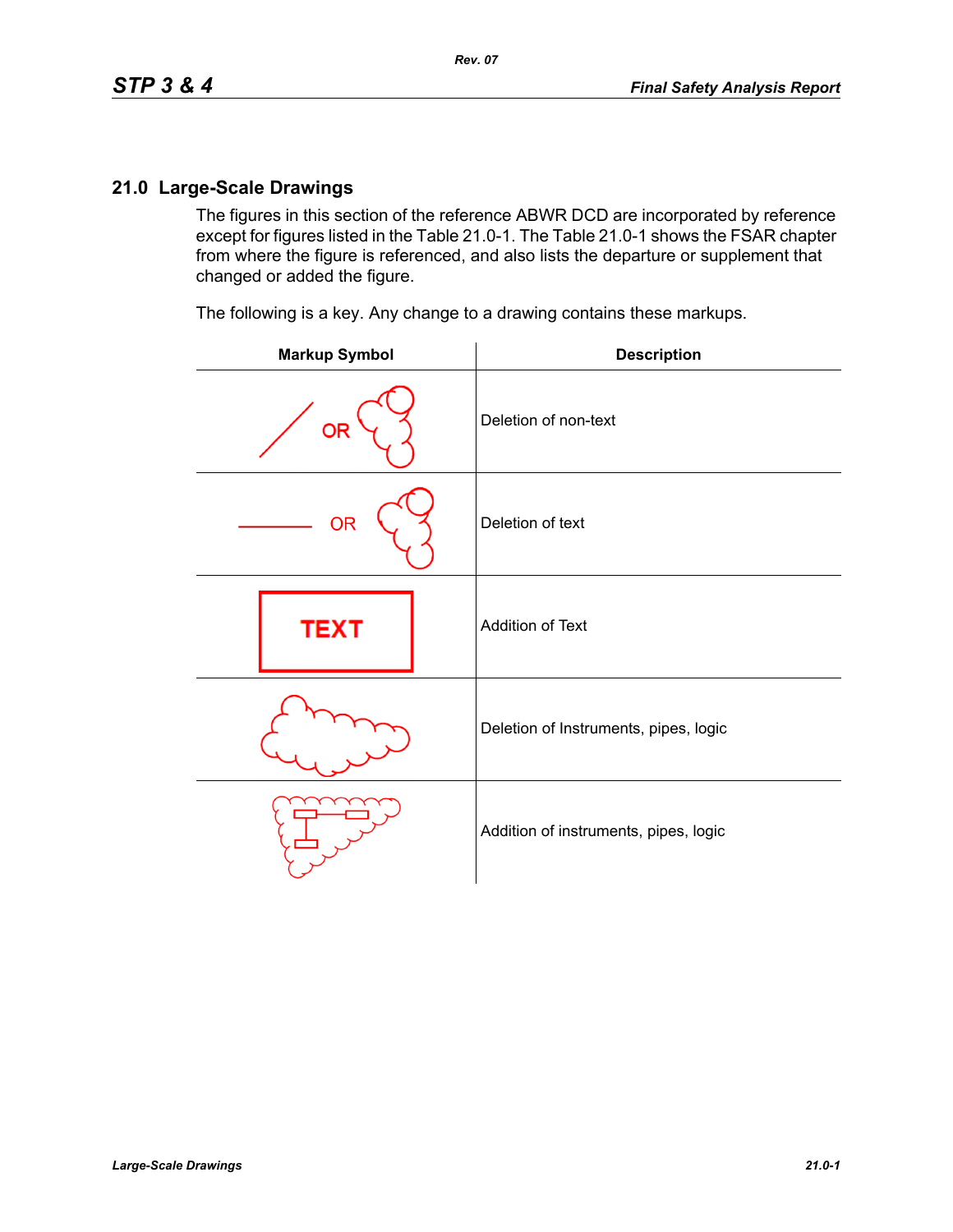| Chapter      | <b>Figure</b>  | Sheet No. | <b>Title</b>                                                | Departure No.                         |
|--------------|----------------|-----------|-------------------------------------------------------------|---------------------------------------|
| 1            | $1.2 - 2$      |           | Reactor Building, Arrangement Elevation, Section A-A        | STD DEP T1 2.14-1                     |
| $\mathbf{1}$ | $1.2 - 8a$ , b |           | Reactor Building, Arrangement Plan at Elevation 12300 mm    | STD DEP T1 2.14-1                     |
| $\mathbf{1}$ | $1.2 - 23a$    |           | Radwaste Building at Elevation - 1700 mm                    | <b>STD DEP 3.8-1</b>                  |
| $\mathbf{1}$ | $1.2 - 23b$    |           | Radwaste Building at Elevation 5300 mm                      | STD DEP 3.8-1                         |
| $\mathbf{1}$ | $1.2 - 23c$    |           | Radwaste Building at Elevation 12300 mm                     | STD DEP 3.8-1                         |
| $\mathbf{1}$ | $1.2 - 23d$    |           | Radwaste Building at Elevation 18300 mm                     | STD DEP 3.8-1                         |
| $\mathbf{1}$ | $1.2 - 23e$    |           | Radwaste Building, Section A-A & B-B                        | STD DEP 3.8-1                         |
| $\mathbf{1}$ | $1.2 - 24$     |           | Turbine Building, General Arrangement at Elevation 2300 mm  | STP DEP 1.2-2                         |
| $\mathbf{1}$ | $1.2 - 25$     |           | Turbine Building, General Arrangement at Elevation 6300 mm  | STP DEP 1.2-2                         |
| $\mathbf{1}$ | $1.2 - 26$     |           | Turbine Building, General Arrangement at Elevation 12300 mm | <b>STP DEP 1.2-2</b>                  |
| $\mathbf{1}$ | $1.2 - 27$     |           | Turbine Building, General Arrangement at Elevation 19700 mm | <b>STP DEP 1.2-2</b>                  |
| $\mathbf{1}$ | $1.2 - 28$     |           | Turbine Building, General Arrangement at Elevation 24400 mm | STP DEP 1.2-2                         |
| $\mathbf{1}$ | $1.2 - 29$     |           | Turbine Building, General Arrangement at Elevation 27800 mm | <b>STP DEP 1.2-2</b>                  |
| $\mathbf{1}$ | $1.2 - 30$     |           | Turbine Building, General Arrangement at Elevation 38300 mm | STP DEP 1.2-2                         |
| $\mathbf{1}$ | $1.2 - 31$     |           | Turbine Building, General Arrangement at Elevation 47200 mm | STP DEP 1.2-2                         |
| $\mathbf{1}$ | $1.2 - 32$     |           | Turbine Building, General Arrangement at Section A-A        | STP DEP 1.2-2                         |
| $\mathbf{1}$ | $1.2 - 33$     |           | Turbine Building, General Arrangement at Section B-B        | <b>STP DEP 1.2-2</b>                  |
| $\mathbf{1}$ | $1.2 - 34$     |           | <b>UHS Tower Plans</b>                                      | Supplement                            |
| $\mathbf{1}$ | $1.2 - 35$     |           | <b>UHS Tower Sections</b>                                   | Supplement                            |
| $\mathbf{1}$ | $1.2 - 36$     |           | RSW Pumphouse & Tunnel Plans & Sections                     | Supplement                            |
| $\mathbf{1}$ | $1.2 - 37$     |           | Plot Plan                                                   | Supplement                            |
| 5            | $5.1 - 3$      |           | 2 Nuclear Boiler System P&ID                                | STD DEP 7.3-11<br>STD DEP 5.4-5       |
| 5            | $5.1 - 3$      |           | 3 Nuclear Boiler System P&ID                                | STD DEP 7.3-11                        |
| 5            | $5.1 - 3$      |           | 4 Nuclear Boiler System P&ID                                | STD DEP 7.3-11<br>STD DEP 5.4-1       |
| 5            | $5.1 - 3$      |           | 10 Nuclear Boiler System P&ID                               | STD DEP 5.4-5                         |
| 5            | $5.2 - 8$      | 11        | Leak Detection and Isolation System IED                     | STD DEP T1 2.14-1<br>STD DEP T1 3.4-1 |
| 5            | $5.2 - 8$      |           | 3 Leak Detection and Isolation System IED                   | STD DEP T1 2.3-1                      |
| 5            | $5.2 - 8$      |           | 8 Leak Detection and Isolation System IED                   | STD DEP 7.3-11                        |
| 5            | $5.2 - 8$      |           | 10 Leak Detection and Isolation System IED                  | <b>STD DEP 5.4-1</b>                  |
| 5            | $5.4 - 4$      | $1 \mid$  | Reactor Recirculation System P&ID                           | STD DEP 5.4-4                         |

Large-Scale Drawings *Large-Scale Drawings*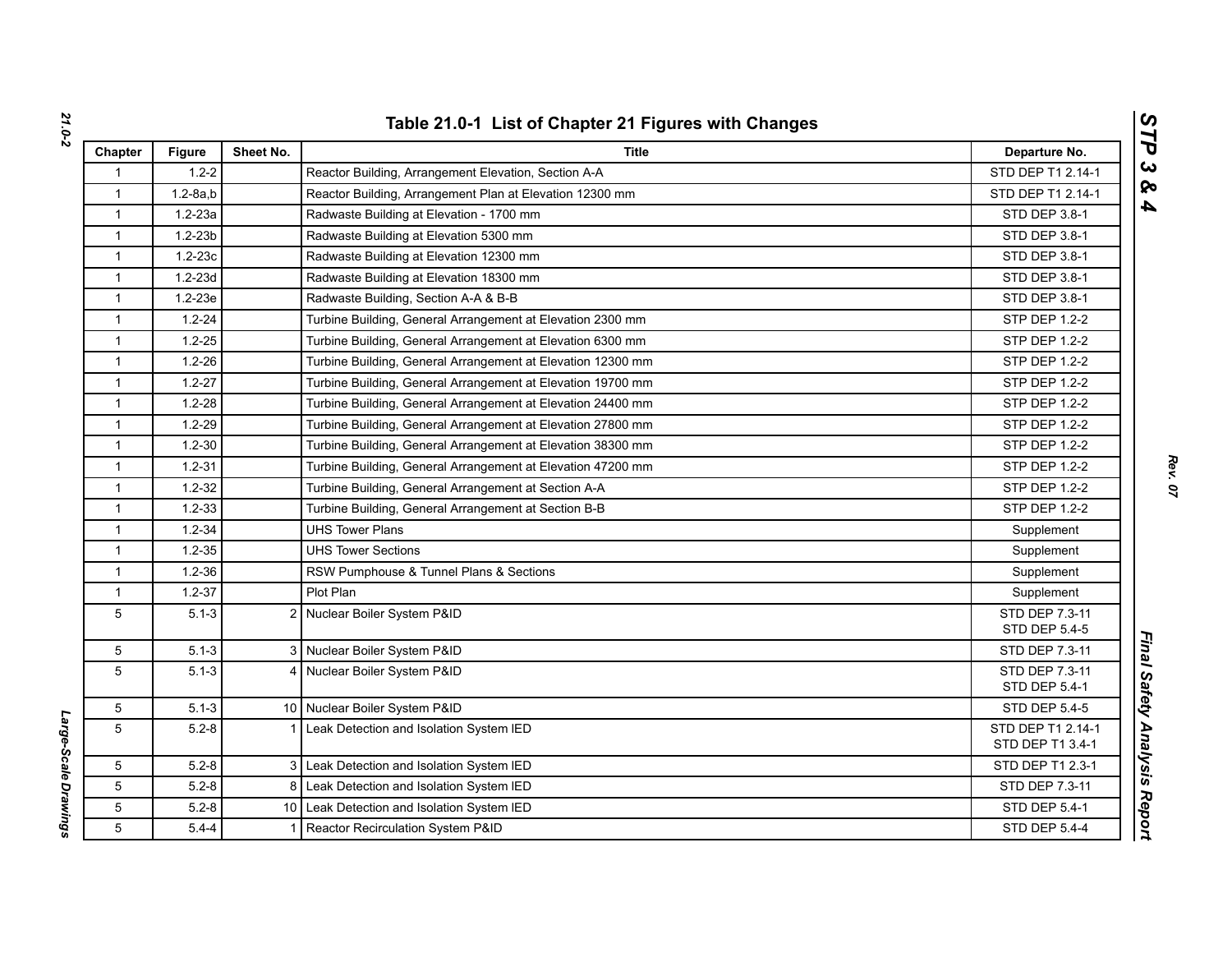| Chapter         | <b>Figure</b> | Sheet No.      | <b>Title</b>                                             | Departure No.                                                 |
|-----------------|---------------|----------------|----------------------------------------------------------|---------------------------------------------------------------|
| 5               | $5.4 - 8$     | 1 <sup>1</sup> | Reactor Core Isolation Cooling System P&ID               | STD DEP T1 2.4-3                                              |
| 5               | $5.4 - 8$     |                | 2 Reactor Core Isolation Cooling System P&ID             | STD DEP T1 2.4-3                                              |
| 5               | $5.4 - 8$     |                | 3 Reactor Core Isolation Cooling System P&ID             | STD DEP T1 2.4-3                                              |
| $5\phantom{.0}$ | $5.4 - 9$     |                | Reactor Core Isolation Cooling System PFD                | STD DEP T1 2.4-3                                              |
| 5               | $5.4 - 9$     |                | 2 Reactor Core Isolation Cooling System PFD              | STD DEP T1 2.4-3<br>STD DEP 6C-1                              |
| 5               | $5.4 - 10$    |                | Residual Heat Removal System P&ID                        | STD DEP T1 2.14-1                                             |
| 5               | $5.4 - 10$    | 2 <sub>1</sub> | Residual Heat Removal System P&ID                        | STD DEP T1 2.4-1<br>STD DEP 7.3-11                            |
| 5               | $5.4 - 10$    |                | 3 Residual Heat Removal System P&ID                      | STD DEP T1 2.4-1<br>STD DEP 7.3-11                            |
| 5               | $5.4 - 10$    |                | 4 Residual Heat Removal System P&ID                      | STD DEP T1 2.14-1                                             |
| 5               | $5.4 - 10$    |                | 5 Residual Heat Removal System P&ID                      | STD DEP T1 2.4-1<br>STD DEP 7.3-11                            |
| 5               | $5.4 - 10$    |                | 6 Residual Heat Removal System P&ID                      | STD DEP T1 2.14-1<br>STD DEP T1 2.4-1                         |
| 5               | $5.4 - 10$    |                | 7 Residual Heat Removal System P&ID                      | STD DEP 7.3-11                                                |
| 5               | $5.4 - 11$    | 11             | Residual Heat Removal System PFD                         | STD DEP T1 2.4-1<br>STD DEP 5B-1<br>STD DEP 6C-1              |
| 5               | $5.4 - 11$    |                | 2 Residual Heat Removal System PFD                       | STD DEP T1 2.4-1<br>STD DEP 5B-1<br>STD DEP 6C-1              |
| 5               | $5.4 - 12$    | 11             | Reactor Water Cleanup System P&ID                        | STD DEP 7.3-11<br>STD DEP 5.4-1<br>STD DEP 5.4-5              |
| 5               | $5.4 - 12$    |                | 2 Reactor Water Cleanup System P&ID                      | <b>STD DEP 5.4-1</b><br>STD DEP 7.3-11                        |
| 5               | $5.4 - 12$    |                | 3 Reactor Water Cleanup System P&ID                      | STD DEP 5.4-1<br>STD DEP 7.3-11                               |
| 5               | $5.4 - 13$    |                | 2 Reactor Water Cleanup System PFD                       | STD DEP 5.4-1<br>STD DEP 7.3-11                               |
| 6               | $6.2 - 38$    |                | 1 Group Classification and Containment Isolation Diagram | STD DEP T1 2.4-3<br>STD DEP T1 2.14-1<br><b>STD DEP 9.3-2</b> |

*STP 3 & 4*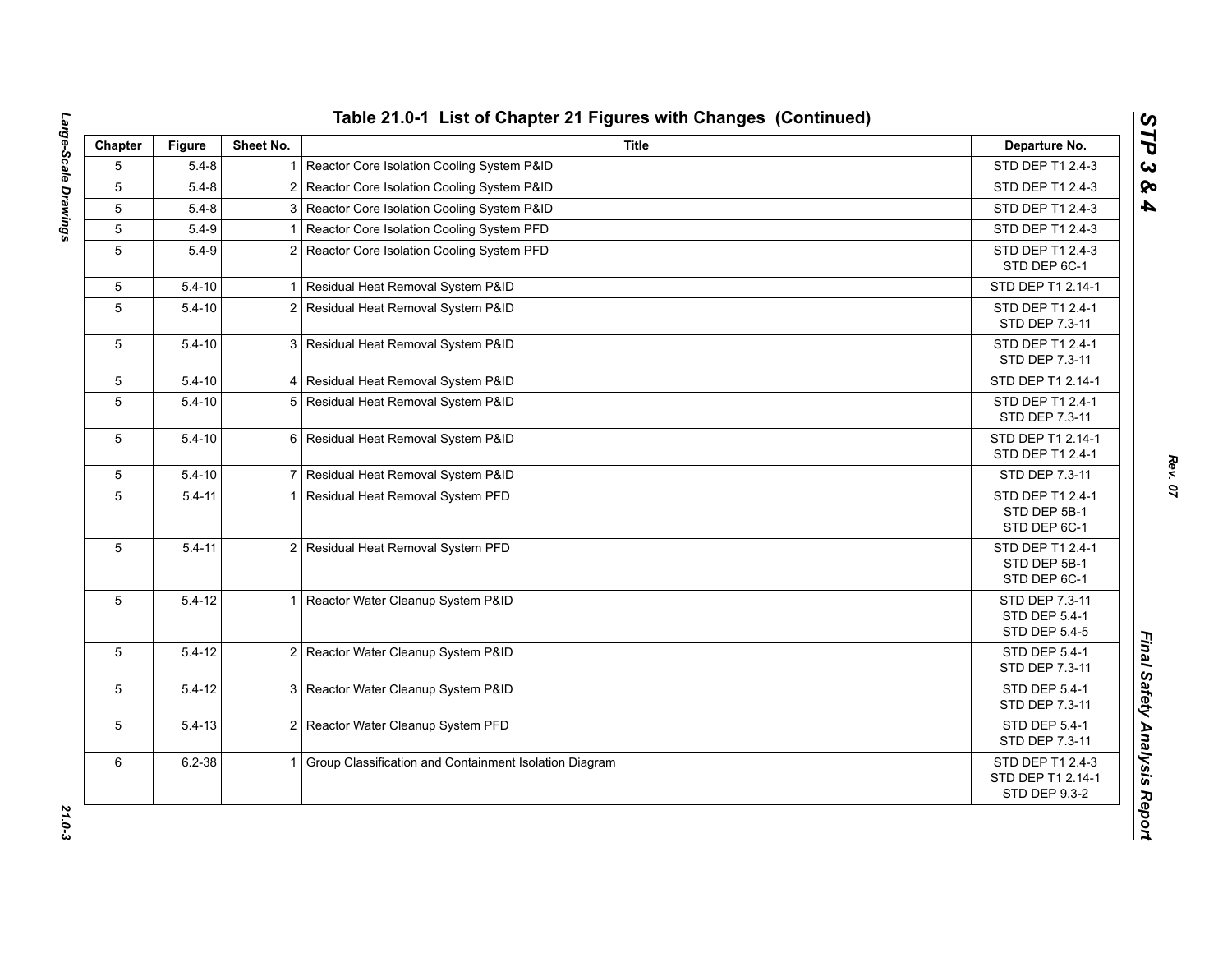| Chapter        | <b>Figure</b> | Sheet No. | <b>Title</b>                                             | Departure No.                                                 |
|----------------|---------------|-----------|----------------------------------------------------------|---------------------------------------------------------------|
| 6              | $6.2 - 38$    |           | 2 Group Classification and Containment Isolation Diagram | STD DEP T1 2.4-3<br>STD DEP T1 2.14-1<br><b>STD DEP 9.3-2</b> |
| 6              | $6.2 - 40$    |           | 1 NOT USED                                               | STD DEP T1 2.14-1                                             |
| 6              | $6.2 - 40$    |           | 2 NOT USED                                               | STD DEP T1 2.14-1                                             |
| 6              | $6.3 - 1$     |           | 1 High Pressure Core Flooder System PFD                  | STD DEP 6C-1                                                  |
| 6              | $6.3 - 7$     |           | 1 High Pressure Core Flooder System P&ID (shts. 1-2)     | STD DEP 7.3-11                                                |
| $\overline{7}$ | $7.2 - 9$     |           | 1 Reactor Protection System IED                          | STD DEP T1 2.3-1<br>STD DEP T1 3.4-1                          |
| $\overline{7}$ | $7.2 - 9$     |           | 2 Reactor Protection System IED                          | STD DEP T1 2.3-1<br>STD DEP T1 3.4-1                          |
| $\overline{7}$ | $7.2 - 9$     |           | 3 Reactor Protection System IED                          | STD DEP T1 2.3-1<br>STD DEP T1 3.4-1                          |
| $\overline{7}$ | $7.2 - 9$     |           | 5 Reactor Protection System IED                          | STD DEP T1 2.2-1<br>STD DEP T1 2.3-1<br>STD DEP T1 3.4-1      |
| $\overline{7}$ | $7.2 - 9$     |           | 6 Reactor Protection System IED                          | STD DEP T1 2.2-1<br>STD DEP T1 2.3-1<br>STD DEP T1 3.4-1      |
| $\overline{7}$ | $7.2 - 10$    |           | 1 Reactor Protection System IBD                          | STD DEP T1 3.4-1                                              |
| $\overline{7}$ | $7.2 - 10$    |           | 2 Reactor Protection System IBD                          | STD DEP T1 3.4-1<br>STD DEP T1 2.3-1                          |
| $\overline{7}$ | $7.2 - 10$    |           | 11 Reactor Protection System IBD                         | STD DEP T1 2.3-1<br>STD DEP T1 3.4-1                          |
| $\overline{7}$ | $7.2 - 10$    |           | 12 Reactor Protection System IBD                         | STD DEP T1 2.3-1<br>STD DEP T1 3.4-1                          |
| $\overline{7}$ | $7.2 - 10$    |           | 13 Reactor Protection System IBD                         | STD DEP T1 2.3-1<br>STD DEP T1 3.4-1                          |
| $\overline{7}$ | $7.2 - 10$    |           | 14 Reactor Protection System IBD                         | STD DEP T1 2.3-1<br>STD DEP T1 3.4-1                          |
| $\mathbf{7}$   | $7.2 - 10$    |           | 15 Reactor Protection System IBD                         | STD DEP T1 3.4-1                                              |
| $\overline{7}$ | $7.2 - 10$    |           | 16 Reactor Protection System IBD                         | STD DEP T1 3.4-1                                              |
| $\overline{7}$ | $7.2 - 10$    |           | 17 Reactor Protection System IBD                         | STD DEP T1 3.4-1                                              |
| $\overline{7}$ | $7.2 - 10$    |           | 18 Reactor Protection System IBD                         | STD DEP T1 3.4-1                                              |
| $\overline{7}$ | $7.2 - 10$    |           | 19 Reactor Protection System IBD                         | STD DEP T1 2.3-1<br>STD DEP T1 3.4-1                          |

*STP 3 & 4*

Large-Scale Drawings *Large-Scale Drawings*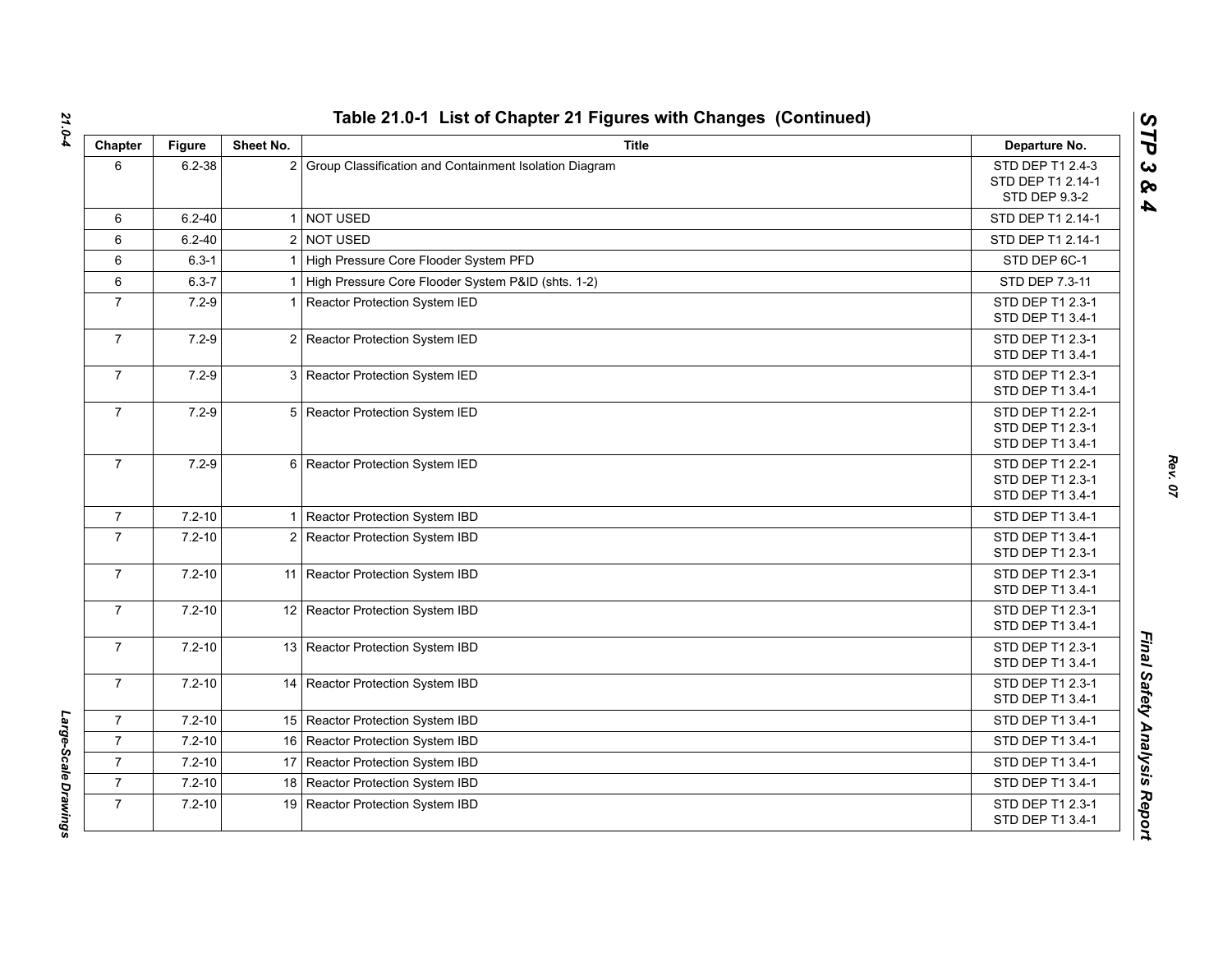| Chapter        | <b>Figure</b> | Sheet No.      | <b>Title</b>                       | Departure No.                                       |
|----------------|---------------|----------------|------------------------------------|-----------------------------------------------------|
| $\overline{7}$ | $7.2 - 10$    |                | 20 Reactor Protection System IBD   | STD DEP T1 2.3-1<br>STD DEP T1 3.4-1                |
| $\overline{7}$ | $7.2 - 10$    |                | 21 Reactor Protection System IBD   | STD DEP T1 2.3-1<br>STD DEP T1 3.4-1                |
| $\overline{7}$ | $7.2 - 10$    |                | 22 Reactor Protection System IBD   | STD DEP T1 2.3-1<br>STD DEP T1 3.4-1                |
| $\overline{7}$ | $7.2 - 10$    |                | 39 Reactor Protection System IBD   | STD DEP T1 2.3-1                                    |
| $\overline{7}$ | $7.2 - 10$    | 40             | Reactor Protection System IBD      | STD DEP T1 2.3-1                                    |
| $\overline{7}$ | $7.2 - 10$    | 41             | Reactor Protection System IBD      | STD DEP T1 2.3-1                                    |
| $\overline{7}$ | $7.2 - 10$    |                | 42 Reactor Protection System IBD   | STD DEP T1 2.3-1                                    |
| $\overline{7}$ | $7.2 - 10$    | 47             | Reactor Protection System IBD      | STD DEP T1 2.3-1                                    |
| $\overline{7}$ | $7.2 - 10$    |                | 48   Reactor Protection System IBD | STD DEP T1 2.3-1                                    |
| $\overline{7}$ | $7.2 - 10$    |                | 49 Reactor Protection System IBD   | STD DEP T1 2.3-1                                    |
| $\overline{7}$ | $7.2 - 10$    |                | 50 Reactor Protection System IBD   | STD DEP T1 2.3-1                                    |
| $\overline{7}$ | $7.2 - 10$    | 51             | Reactor Protection System IBD      | STD DEP T1 2.3-1                                    |
| $\overline{7}$ | $7.2 - 10$    |                | 52 Reactor Protection System IBD   | STD DEP T1 2.3-1                                    |
| $\overline{7}$ | $7.2 - 10$    |                | 53 Reactor Protection System IBD   | STD DEP T1 2.3-1                                    |
| $\overline{7}$ | $7.2 - 10$    |                | 54 Reactor Protection System IBD   | STD DEP T1 2.3-1                                    |
| $\overline{7}$ | $7.2 - 10$    |                | 69   Reactor Protection System IBD | STD DEP T1 2.3-1                                    |
| $\overline{7}$ | $7.2 - 10$    |                | 71 Reactor Protection System IBD   | STD DEP T1 2.3-1                                    |
| $\overline{7}$ | $7.3 - 1$     | $\overline{2}$ | High Pressure Core Flooder IBD     | STD DEP T1 3.4-1<br>STD DEP 7.3-10                  |
| $\overline{7}$ | $7.3 - 1$     |                | 5 High Pressure Core Flooder IBD   | STD DEP 7.3-10<br>STD DEP T1 3.4-1                  |
| $\overline{7}$ | $7.3 - 1$     |                | 6 High Pressure Core Flooder IBD   | STD DEP 7.3-1                                       |
| $\overline{7}$ | $7.3 - 1$     |                | 7 High Pressure Core Flooder IBD   | STD DEP T1 3.4-1<br>STD DEP 7.3-1<br>STD DEP 7.3-10 |
| $\overline{7}$ | $7.3 - 1$     |                | 8 High Pressure Core Flooder IBD   | STD DEP T1 3.4-1<br>STD DEP 7.3-10                  |
| $\overline{7}$ | $7.3 - 1$     |                | 9 High Pressure Core Flooder IBD   | STD DEP T1 3.4-1<br>STD DEP 7.3-10                  |
| $\overline{7}$ | $7.3 - 1$     |                | 10 High Pressure Core Flooder IBD  | STD DEP T1 3.4-1<br>STD DEP 7.3-10                  |

*Rev. 07*

*STP 3 & 4*

*Large-Scale Drawings 21.0-5* 21.0-5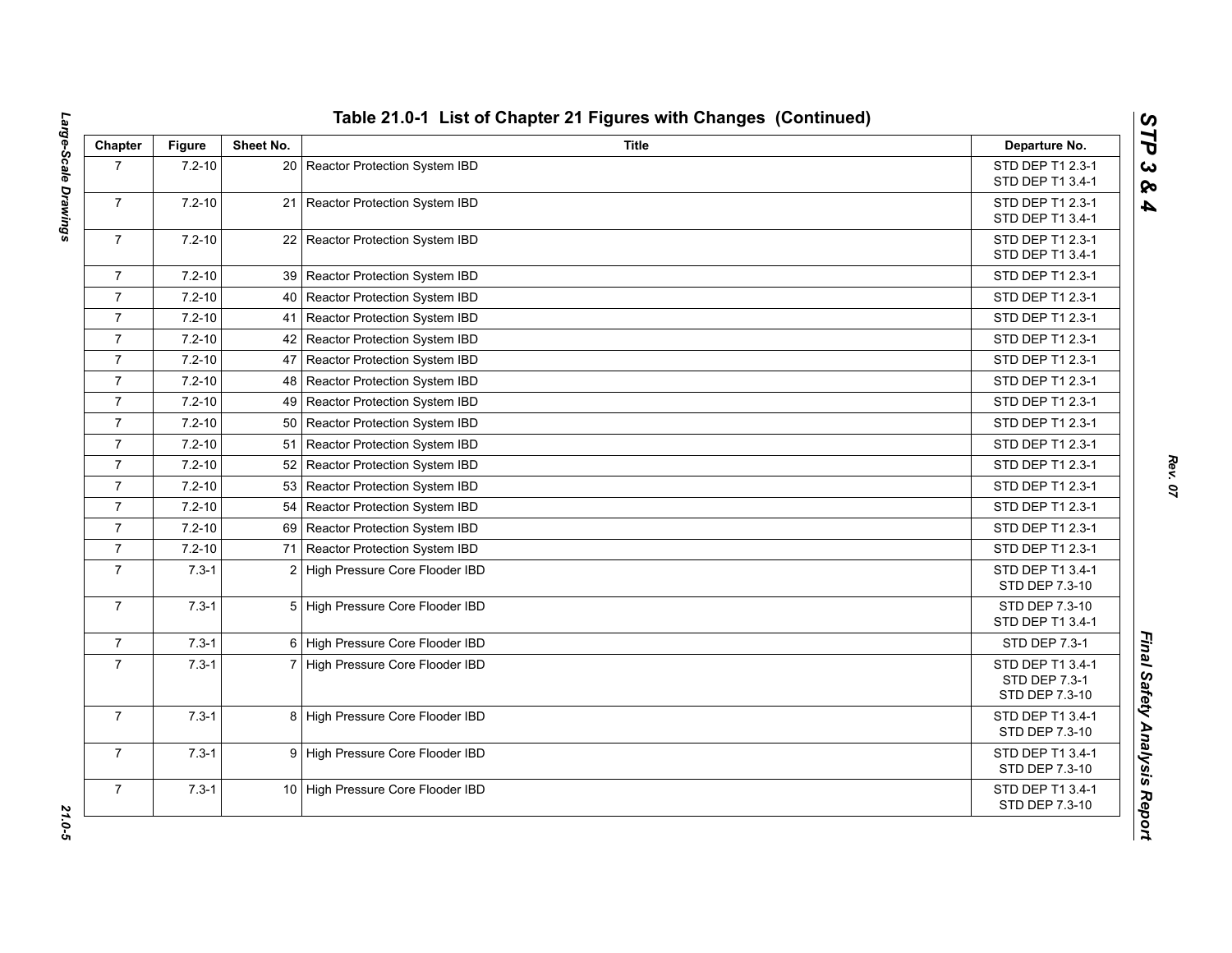| Chapter        | <b>Figure</b> | Sheet No.       | <b>Title</b>                                | Departure No.                                                |
|----------------|---------------|-----------------|---------------------------------------------|--------------------------------------------------------------|
| $\overline{7}$ | $7.3 - 1$     |                 | 11 High Pressure Core Flooder IBD           | STD DEP T1 3.4-1<br>STD DEP 7.3-10                           |
| $\overline{7}$ | $7.3 - 1$     |                 | 13 High Pressure Core Flooder IBD           | STD DEP T1 3.4-1<br>STD DEP 7.3-10                           |
| $\overline{7}$ | $7.3 - 1$     |                 | 14 High Pressure Core Flooder IBD           | STD DEP T1 3.4-1<br>STD DEP T1 3.4-1<br>STD DEP 7.3-10       |
| $\overline{7}$ | $7.3 - 1$     |                 | 15 High Pressure Core Flooder IBD           | STD DEP T1 3.4-1<br>STD DEP T1 3.4-1<br>STD DEP 7.3-10       |
| $\overline{7}$ | $7.3 - 1$     |                 | 17 High Pressure Core Flooder IBD           | STD DEP T1 3.4-1<br>STD DEP 7.3-10                           |
| $\overline{7}$ | $7.3 - 2$     |                 | 1 Nuclear Boiler System IBD                 | STD DEP T1 3.4-1<br>STD DEP T1 3.4-1<br><b>STD DEP 7.3-4</b> |
| $\overline{7}$ | $7.3 - 2$     |                 | 2 Nuclear Boiler System IBD                 | STD DEP T1 3.4-1<br>STD DEP T1 3.4-1<br>STD DEP 7.3-4        |
| $\overline{7}$ | $7.3 - 2$     |                 | 3 Nuclear Boiler System IBD                 | STD DEP T1 3.4-1                                             |
| $\overline{7}$ | $7.3 - 2$     |                 | 4 Nuclear Boiler System IBD                 | STD DEP T1 3.4-1                                             |
| $\overline{7}$ | $7.3 - 2$     |                 | 5 Nuclear Boiler System IBD                 | STD DEP T1 3.4-1                                             |
| $\overline{7}$ | $7.3 - 2$     |                 | 6 Nuclear Boiler System IBD                 | STD DEP T1 3.4-1                                             |
| $\overline{7}$ | $7.3 - 2$     |                 | 7 Nuclear Boiler System IBD                 | STD DEP T1 3.4-1                                             |
| $\overline{7}$ | $7.3 - 2$     |                 | 8 Nuclear Boiler System IBD                 | STD DEP T1 3.4-1                                             |
| $\overline{7}$ | $7.3 - 2$     | 9               | Nuclear Boiler System IBD                   | STD DEP T1 3.4-1                                             |
| $\overline{7}$ | $7.3 - 2$     |                 | 10 Nuclear Boiler System IBD                | STD DEP T1 3.4-1                                             |
| $\overline{7}$ | $7.3 - 2$     |                 | 11 Nuclear Boiler System IBD                | STD DEP T1 3.4-1                                             |
| $\overline{7}$ | $7.3 - 2$     |                 | 18 Nuclear Boiler System IBD                | STD DEP T1 3.4-1                                             |
| $\overline{7}$ | $7.3 - 2$     | 30 <sup>°</sup> | Nuclear Boiler System IBD                   | STD DEP T1 3.4-1                                             |
| $\overline{7}$ | $7.3 - 2$     | 34              | Nuclear Boiler System IBD                   | STD DEP T1 3.4-1                                             |
| $\overline{7}$ | $7.3 - 2$     | 36              | Nuclear Boiler System IBD                   | STD DEP T1 3.4-1                                             |
| $\overline{7}$ | $7.3 - 2$     |                 | 37 Nuclear Boiler System IBD                | STD DEP T1 3.4-1                                             |
| $\overline{7}$ | $7.3 - 3$     | 1               | Reactor Core Isolation Cooling System IBD   | STD DEP T1 2.4-3                                             |
| $\overline{7}$ | $7.3 - 3$     | $\overline{2}$  | Reactor Core Isolation Cooling System IBD   | STD DEP T1 2.4-3                                             |
| $\overline{7}$ | $7.3 - 3$     |                 | 3 Reactor Core Isolation Cooling System IBD | STD DEP T1 2.4-3                                             |

Large-Scale Drawings *Large-Scale Drawings* 

*Rev. 07*

*STP 3 & 4*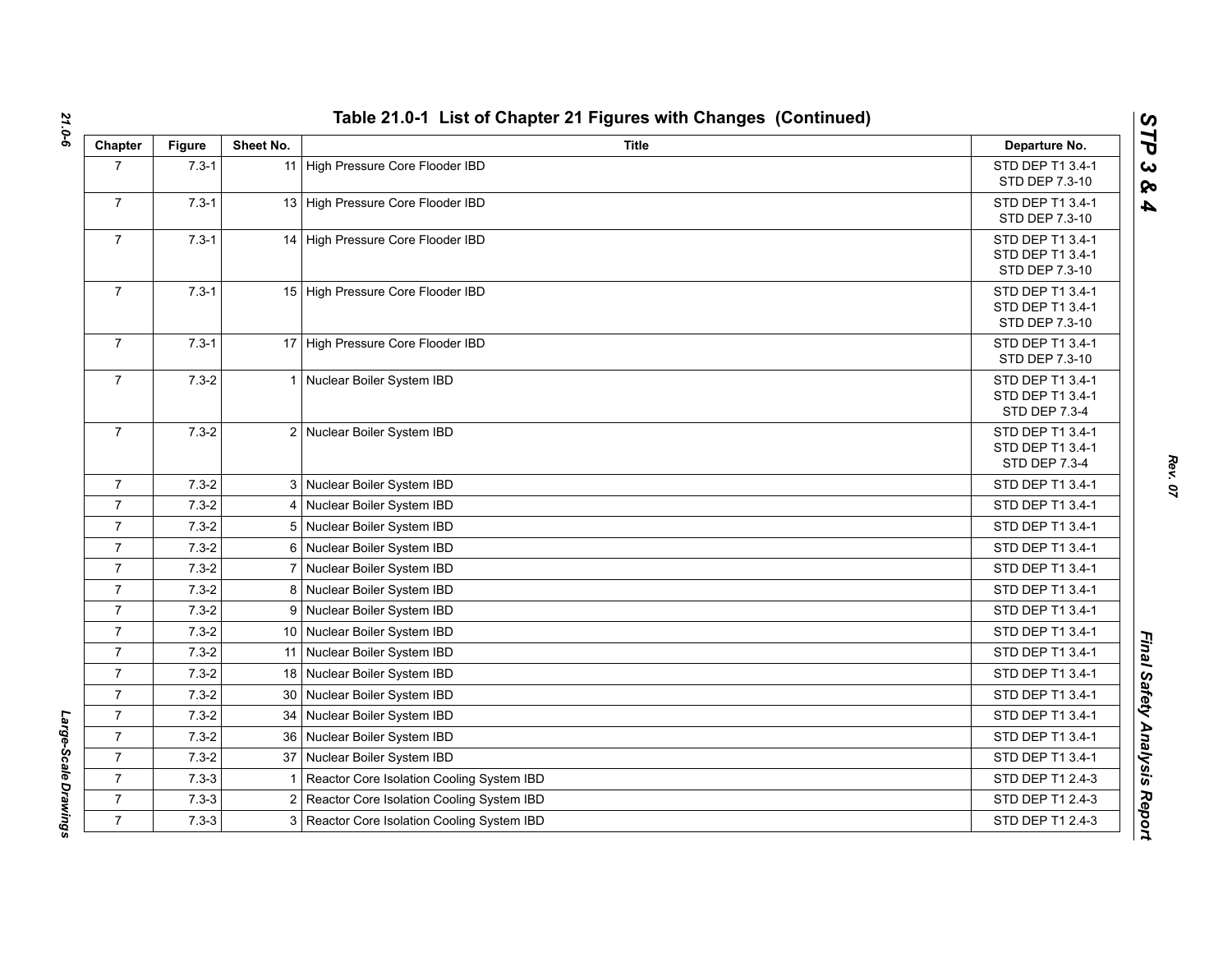| Chapter        | <b>Figure</b> | Sheet No.       | <b>Title</b>                                   | Departure No.                       |
|----------------|---------------|-----------------|------------------------------------------------|-------------------------------------|
| $\overline{7}$ | $7.3 - 3$     |                 | 4 Reactor Core Isolation Cooling System IBD    | STD DEP T1 2.4-3                    |
| $\overline{7}$ | $7.3 - 3$     | 5               | Reactor Core Isolation Cooling System IBD      | STD DEP T1 2.4-3                    |
| $\overline{7}$ | $7.3 - 3$     | 6               | Reactor Core Isolation Cooling System IBD      | STD DEP T1 2.4-3                    |
| $\overline{7}$ | $7.3 - 3$     | $\overline{7}$  | Reactor Core Isolation Cooling System IBD      | STD DEP T1 2.4-3                    |
| $\overline{7}$ | $7.3 - 3$     |                 | 10   Reactor Core Isolation Cooling System IBD | STD DEP T1 2.4-3                    |
| $\overline{7}$ | $7.3 - 3$     |                 | 12 Reactor Core Isolation Cooling System IBD   | STD DEP T1 2.4-3                    |
| $\overline{7}$ | $7.3 - 3$     |                 | 13 Reactor Core Isolation Cooling System IBD   | STD DEP T1 2.4-3                    |
| $\overline{7}$ | $7.3 - 3$     | 14              | Reactor Core Isolation Cooling System IBD      | STD DEP T1 2.4-3                    |
| $\overline{7}$ | $7.3 - 3$     | 15 <sup>1</sup> | Reactor Core Isolation Cooling System IBD      | STD DEP T1 2.4-3                    |
| $\overline{7}$ | $7.3 - 3$     | 16              | Reactor Core Isolation Cooling System IBD      | STD DEP T1 2.4-3                    |
| $\overline{7}$ | $7.3 - 3$     |                 | 17 Reactor Core Isolation Cooling System IBD   | STD DEP T1 2.4-3                    |
| $\overline{7}$ | $7.3 - 4$     | $\mathbf 1$     | Residual Heat Removal System IBD               | STD DEP T1 2.14-1                   |
| $\overline{7}$ | $7.3 - 4$     |                 | 3 Residual Heat Removal System IBD             | STD DEP T1 2.14-1                   |
| $\overline{7}$ | $7.3 - 4$     |                 | 4 Residual Heat Removal System IBD             | STD DEP 7.3-10                      |
|                |               |                 |                                                | STD DEP 7.3-13                      |
| $\overline{7}$ | $7.3 - 4$     |                 | 6 Residual Heat Removal System IBD             | STD DEP T1 2.4-1<br>STD DEP 7.3-13  |
| $\overline{7}$ | $7.3 - 4$     |                 | 10 Residual Heat Removal System IBD            | STD DEP 7.3-10                      |
|                |               |                 |                                                | STD DEP 7.3-13                      |
| $\overline{7}$ | $7.3 - 4$     | 11              | Residual Heat Removal System IBD               | STD DEP 7.3-10                      |
|                |               |                 |                                                | STD DEP 7.3-13                      |
| $\overline{7}$ | $7.3 - 4$     |                 | 12 Residual Heat Removal System IBD            | STD DEP T1 2.4-1                    |
| $\overline{7}$ | $7.3 - 4$     |                 | 13 Residual Heat Removal System IBD            | STD DEP 7.3-10                      |
|                |               |                 |                                                | STD DEP 7.3-13                      |
| $\overline{7}$ | $7.3 - 4$     |                 | 14   Residual Heat Removal System IBD          | STD DEP 7.3-10                      |
| $\overline{7}$ | $7.3 - 4$     |                 | 19 Residual Heat Removal System IBD            | STD DEP T1 2.4-1                    |
| $\overline{7}$ | $7.3 - 4$     |                 | 20 Residual Heat Removal System IBD            | STD DEP T1 2.14-1<br>STD DEP 7.3-10 |
|                |               |                 |                                                | STD DEP 7.3-13                      |
|                |               |                 |                                                | STD DEP 7.3-14                      |
| $\overline{7}$ | $7.3 - 4$     | 20a             | Residual Heat Removal System IBD               | STD DEP 7.3-13                      |
| $\overline{7}$ | $7.3 - 5$     | 1               | Leak Detection and Isolation System IBD        | STD DEP T1 2.14-1                   |
|                |               |                 |                                                | STD DEP T1 3.4-1                    |
| $\overline{7}$ | $7.3 - 5$     |                 | 2 Leak Detection and Isolation System IBD      | STD DEP T1 2.14-1                   |
|                |               |                 |                                                | STD DEP T1 3.4-1                    |

*Rev. 07*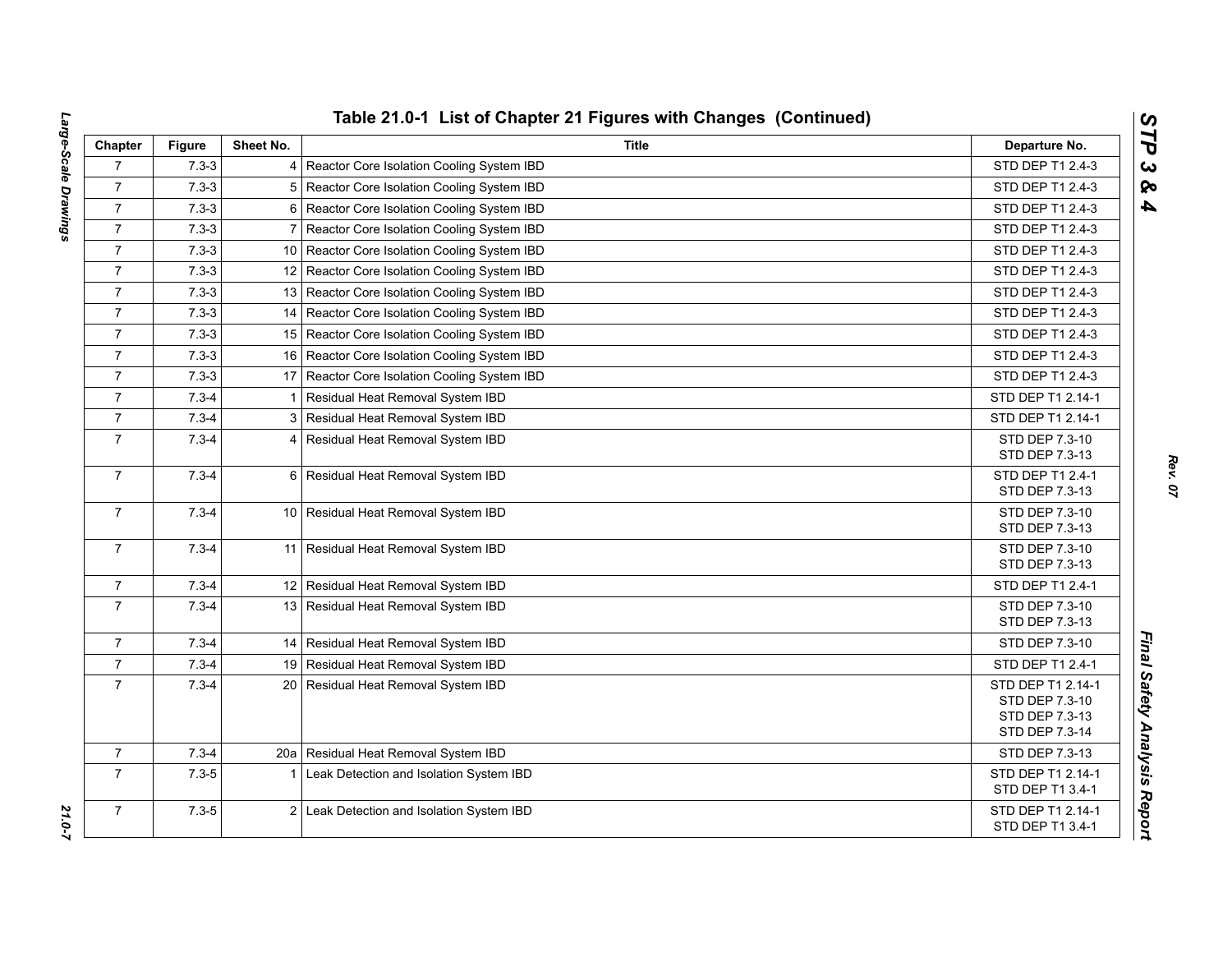| Chapter        | <b>Figure</b> | Sheet No.       | Title                                        | Departure No.                     |
|----------------|---------------|-----------------|----------------------------------------------|-----------------------------------|
| $\overline{7}$ | $7.3 - 5$     |                 | 3 Leak Detection and Isolation System IBD    | STD DEP T1 2.3-1                  |
| $\overline{7}$ | $7.3 - 5$     |                 | 4 Leak Detection and Isolation System IBD    | STD DEP T1 3.4-1                  |
| $\overline{7}$ | $7.3 - 5$     |                 | 5 Leak Detection and Isolation System IBD    | STD DEP T1 3.4-1                  |
| $\overline{7}$ | $7.3 - 5$     |                 | 6 Leak Detection and Isolation System IBD    | STD DEP T1 3.4-1                  |
| $\overline{7}$ | $7.3 - 5$     |                 | 7 Leak Detection and Isolation System IBD    | STD DEP T1 3.4-1                  |
| $\overline{7}$ | $7.3 - 5$     |                 | 8 Leak Detection and Isolation System IBD    | STD DEP T1 2.3-1                  |
| $\overline{7}$ | $7.3 - 5$     |                 | 11 Leak Detection and Isolation System IBD   | STD DEP T1 2.3-1                  |
| $\overline{7}$ | $7.3 - 5$     |                 | 12 Leak Detection and Isolation System IBD   | STD DEP T1 2.3-1                  |
| $\overline{7}$ | $7.3 - 5$     |                 | 15 Leak Detection and Isolation System IBD   | STD DEP T1 2.3-1                  |
| $\overline{7}$ | $7.3 - 5$     |                 | 16 Leak Detection and Isolation System IBD   | STD DEP T1 2.3-1                  |
| $\overline{7}$ | $7.3 - 5$     |                 | 19 Leak Detection and Isolation System IBD   | STD DEP T1 2.3-1                  |
| $\overline{7}$ | $7.3 - 5$     |                 | 20 Leak Detection and Isolation System IBD   | STD DEP T1 2.3-1                  |
| $\overline{7}$ | $7.3 - 5$     |                 | 23 Leak Detection and Isolation System IBD   | STD DEP T1 2.3-1                  |
| $\overline{7}$ | $7.3 - 5$     |                 | 24 Leak Detection and Isolation System IBD   | STD DEP T1 3.4-1                  |
| $\overline{7}$ | $7.3 - 5$     |                 | 35 Leak Detection and Isolation System IBD   | STD DEP Admin                     |
| $\overline{7}$ | $7.3 - 5$     |                 | 36 Leak Detection and Isolation System IBD   | STD DEP Admin                     |
| $\overline{7}$ | $7.3 - 5$     |                 | 39 Leak Detection and Isolation System IBD   | STD DEP T1 2.3-1                  |
| $\overline{7}$ | $7.3 - 5$     |                 | 40   Leak Detection and Isolation System IBD | STD DEP T1 2.3-1                  |
| $\overline{7}$ | $7.3 - 5$     | 41              | Leak Detection and Isolation System IBD      | STD DEP T1 3.4-1                  |
| $\overline{7}$ | $7.3 - 5$     |                 | 42 Leak Detection and Isolation System IBD   | STD DEP T1 3.4-1                  |
| $\overline{7}$ | $7.3 - 5$     |                 | 43 Leak Detection and Isolation System IBD   | STD DEP T1 3.4-1                  |
| $\overline{7}$ | $7.3 - 5$     |                 | 44 Leak Detection and Isolation System IBD   | STD DEP T1 3.4-1<br>STD DEP Admin |
| $\overline{7}$ | $7.3 - 5$     |                 | 45 Leak Detection and Isolation System IBD   | STD DEP T1 2.14-1                 |
| $\overline{7}$ | $7.3 - 5$     |                 | 46 Leak Detection and Isolation System IBD   | STD DEP T1 2.14-1                 |
| $\overline{7}$ | $7.3 - 5$     |                 | 47 Leak Detection and Isolation System IBD   | STD DEP T1 2.14-1                 |
| $\overline{7}$ | $7.3 - 5$     |                 | 48 Leak Detection and Isolation System IBD   | STD DEP T1 3.4-1                  |
| $\overline{7}$ | $7.3 - 5$     |                 | 49 Leak Detection and Isolation System IBD   | STD DEP T1 3.4-1                  |
| $\overline{7}$ | $7.3 - 5$     | 50 <sub>1</sub> | Leak Detection and Isolation System IBD      | STD DEP T1 3.4-1                  |
| $\overline{7}$ | $7.3 - 5$     | 51              | Leak Detection and Isolation System IBD      | STD DEP T1.2.14-1                 |
| $\overline{7}$ | $7.3 - 5$     |                 | 52 Leak Detection and Isolation System IBD   | STD DEP T1.2.14-1                 |
| $\overline{7}$ | $7.3 - 5$     |                 | 53 Leak Detection and Isolation System IBD   | STD DEP T1.2.14-1                 |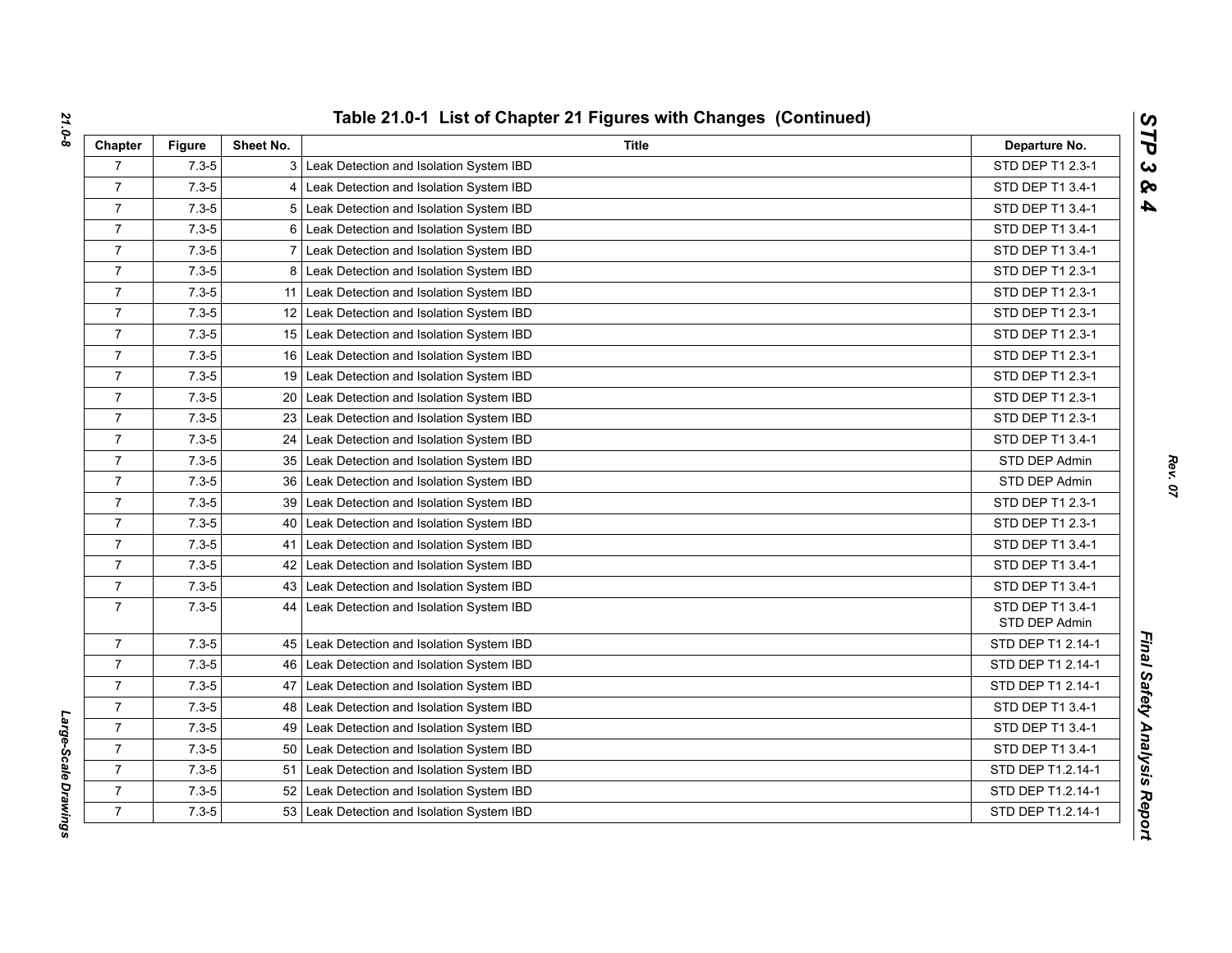| Chapter        | <b>Figure</b> | Sheet No.    | Title                                       | Departure No.                                                              |
|----------------|---------------|--------------|---------------------------------------------|----------------------------------------------------------------------------|
| $\overline{7}$ | $7.3 - 5$     |              | 54 Leak Detection and Isolation System IBD  | STD DEP T1 3.4-1                                                           |
| $\overline{7}$ | $7.3 - 5$     | 55           | Leak Detection and Isolation System IBD     | STD DEP T1 3.4-1                                                           |
| $\overline{7}$ | $7.3 - 5$     | 56           | Leak Detection and Isolation System IBD     | STD DEP T1 3.4-1                                                           |
| $\overline{7}$ | $7.3 - 5$     | 58           | Leak Detection and Isolation System IBD     | STD DEP T1 3.4-1                                                           |
| $\overline{7}$ | $7.3 - 5$     | 59           | Leak Detection and Isolation System IBD     | STD DEP T1 3.4-1                                                           |
| $\overline{7}$ | $7.3 - 5$     | 60           | Leak Detection and Isolation System IBD     | STD DEP T1 3.4-1                                                           |
| $\overline{7}$ | $7.3 - 5$     |              | 61 Leak Detection and Isolation System IBD  | STD DEP T1 3.4-1                                                           |
| $\overline{7}$ | $7.3 - 5$     |              | 72 Leak Detection and Isolation System IBD  | STD DEP T1 3.4-1                                                           |
| $\overline{7}$ | $7.3 - 5$     | 74           | Leak Detection and Isolation System IBD     | STD DEP T1 3.4-1                                                           |
| $\overline{7}$ | $7.3 - 5$     | 75           | Leak Detection and Isolation System IBD     | STD DEP T1 2.14-1                                                          |
| $\overline{7}$ | $7.3 - 5$     |              | 76 Leak Detection and Isolation System IBD  | STD DEP T1 3.4-1                                                           |
| $\overline{7}$ | $7.3 - 5$     | 77           | Leak Detection and Isolation System IBD     | STD DEP T1 2.3-1<br>STD DEP T1 3.4-1<br>STD DEP T1 2.14-1<br>STD DEP Admin |
| $\overline{7}$ | $7.4 - 2$     |              | 1 Remote Shutdown System IED                | STD DEP Admin<br>STD DEP T1 2.4-1<br>STD DEP 8.3-1                         |
| $\overline{7}$ | $7.4 - 3$     |              | 1 Remote Shutdown System IBD                | STD DEP 8.3-1<br>STD DEP T1 2.14-1                                         |
| $\overline{7}$ | $7.4 - 3$     |              | 2 Remote Shutdown System IBD                | STD DEP T1 2.4-1                                                           |
| $\overline{7}$ | $7.4 - 3$     |              | 3 Remote Shutdown System IBD                | STD DEP 8.3-1<br>STD DEP T1 2.14-1                                         |
| $\overline{7}$ | $7.6 - 1$     |              | 1 Neutron Monitoring System IED             | STD DEP T1 3.4-1                                                           |
| $\overline{7}$ | $7.6 - 1$     |              | 2 Neutron Monitoring System IED             | STD DEP T1 3.4-1                                                           |
| $\overline{7}$ | $7.6 - 1$     |              | 3 Neutron Monitoring System IED             | STD DEP T1 3.4-1                                                           |
| $\overline{7}$ | $7.6 - 1$     | 4            | Neutron Monitoring System IED               | STD DEP T1 3.4-1                                                           |
| $\overline{7}$ | $7.6 - 2$     | $\mathbf{1}$ | Neutron Monitoring System IBD               | STD DEP T1 3.4-1                                                           |
| $\overline{7}$ | $7.6 - 2$     | 9            | Neutron Monitoring System IBD               | STD DEP 7.6-1                                                              |
| $\overline{7}$ | $7.6 - 2$     |              | 9a Neutron Monitoring System IBD            | STD DEP 7.6-1                                                              |
| $\overline{7}$ | $7.6 - 2$     | 9b           | Neutron Monitoring System IBD               | STD DEP 7.6-1                                                              |
| $\overline{7}$ | $7.6 - 2$     |              | 14 Neutron Monitoring System IBD            | STD DEP T1 3.4-1                                                           |
| $\overline{7}$ | $7.6 - 5$     |              | 1   Process Radiation Monitoring System IED | STD DEP T1 2.3-1<br>STD DEP 11.5-1                                         |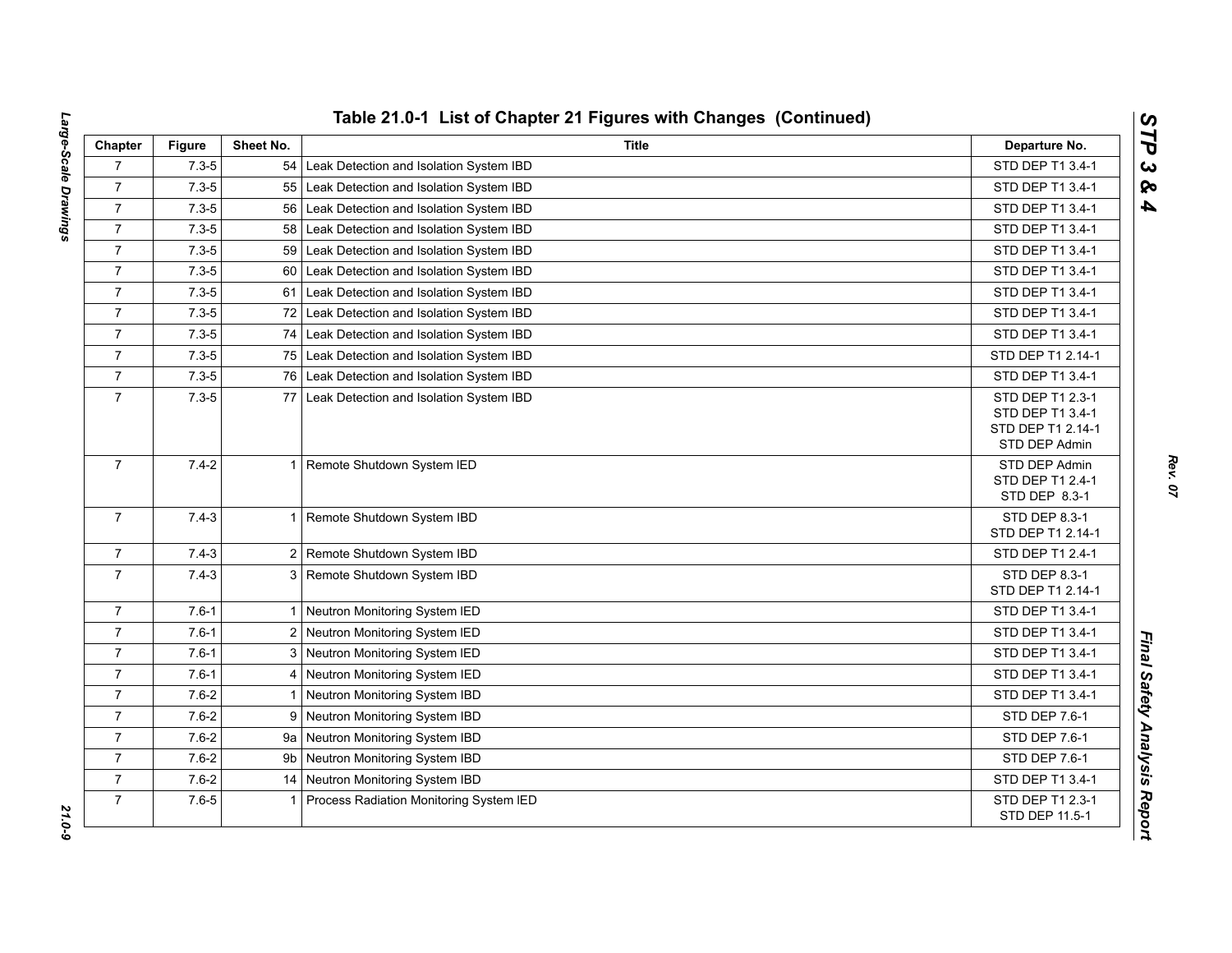| Chapter        | <b>Figure</b> | Sheet No.      | <b>Title</b>                                         | Departure No.                      |
|----------------|---------------|----------------|------------------------------------------------------|------------------------------------|
| $\overline{7}$ | $7.6 - 5$     |                | 2 Process Radiation Monitoring System IED            | STD DEP 11.5-1                     |
| $\overline{7}$ | $7.6 - 5$     |                | 3 Process Radiation Monitoring System IED            | STD DEP 11.5-1                     |
| $\overline{7}$ | $7.6 - 5$     |                | 4 Process Radiation Monitoring System IED            | STD DEP 11.5-1                     |
| $\overline{7}$ | $7.6 - 5$     |                | 5 Process Radiation Monitoring System IED            | STD DEP 11.5-1                     |
| $\overline{7}$ | $7.6 - 5$     |                | 6 Process Radiation Monitoring System IED            | STD DEP 11.5-1                     |
| $\overline{7}$ | $7.6 - 5$     |                | Process Radiation Monitoring System IED              | STD DEP 11.5-1                     |
| $\overline{7}$ | $7.6 - 5$     |                | 8 Process Radiation Monitoring System IED            | STD DEP 11.5-1                     |
| $\overline{7}$ | $7.6 - 5$     |                | 9 Process Radiation Monitoring System IED            | STD DEP 11.5-1                     |
| $\overline{7}$ | $7.6 - 5$     |                | 10 Process Radiation Monitoring System IED           | STD DEP 11.5-1                     |
| $\overline{7}$ | $7.6 - 11$    | -1             | Suppression Pool Temperature Monitoring System IED   | STD DEP 7.6-3                      |
| $\overline{7}$ | $7.6 - 11$    |                | 3 Suppression Pool Temperature Monitoring System IED | STD DEP 7.6-3                      |
| $\overline{7}$ | $7.7 - 2$     |                | Rod Control and Information System IED               | STD DEP T1 3 .4-1<br>STD DEP 7.7-7 |
| $\overline{7}$ | $7.7 - 2$     |                | 2 Rod Control and Information System IED             | STD DEP T1 3 .4-1<br>STD DEP 7.7-7 |
| 7              | $7.7 - 2$     |                | 3 Rod Control and Information System IED             | STD DEP 7.7-7                      |
| $\overline{7}$ | $7.7 - 2$     |                | 4 Rod Control and Information System IED             | STD DEP T1 3 .4-1<br>STD DEP 7.7-7 |
| $\overline{7}$ | $7.7 - 2$     |                | 5 Rod Control and Information System IED             | STD DEP 7.7-7                      |
| $\overline{7}$ | $7.7 - 3$     |                | 1 Rod Control and Information System IBD             | STD DEP 7.7-7                      |
| $\overline{7}$ | $7.7 - 3$     |                | 2 Rod Control and Information System IBD             | STD DEP 7.7-7                      |
| $\overline{7}$ | $7.7 - 3$     |                | 3 Rod Control and Information System IBD             | STD DEP 7.7-7                      |
| $\overline{7}$ | $7.7 - 3$     |                | 4 Rod Control and Information System IBD             | <b>STD DEP 7.7-7</b>               |
| $\overline{7}$ | $7.7 - 3$     |                | 5 Rod Control and Information System IBD             | STD DEP 7.7-7                      |
| $\overline{7}$ | $7.7 - 3$     |                | 6 Rod Control and Information System IBD             | STD DEP 7.7-7                      |
| $\overline{7}$ | $7.7 - 3$     | $\overline{7}$ | Rod Control and Information System IBD               | STD DEP 7.7-7                      |
| $\overline{7}$ | $7.7 - 3$     |                | 8 Rod Control and Information System IBD             | STD DEP 7.7-7                      |
| $\overline{7}$ | $7.7 - 3$     |                | 9 Rod Control and Information System IBD             | STD DEP 7.7-7                      |
| $\overline{7}$ | $7.7 - 3$     |                | 10 Rod Control and Information System IBD            | STD DEP 7.7-7                      |
| $\overline{7}$ | $7.7 - 3$     |                | 11 Rod Control and Information System IBD            | STD DEP 7.7-7                      |
| $\overline{7}$ | $7.7 - 3$     |                | 12 Rod Control and Information System IBD            | <b>STD DEP 7.7-7</b>               |
| $\overline{7}$ | $7.7 - 3$     |                | 13 Rod Control and Information System IBD            | STD DEP 7.7-7                      |
| $\overline{7}$ | $7.7 - 3$     |                | 14 Rod Control and Information System IBD            | <b>STD DEP 7.7-7</b>               |

Large-Scale Drawings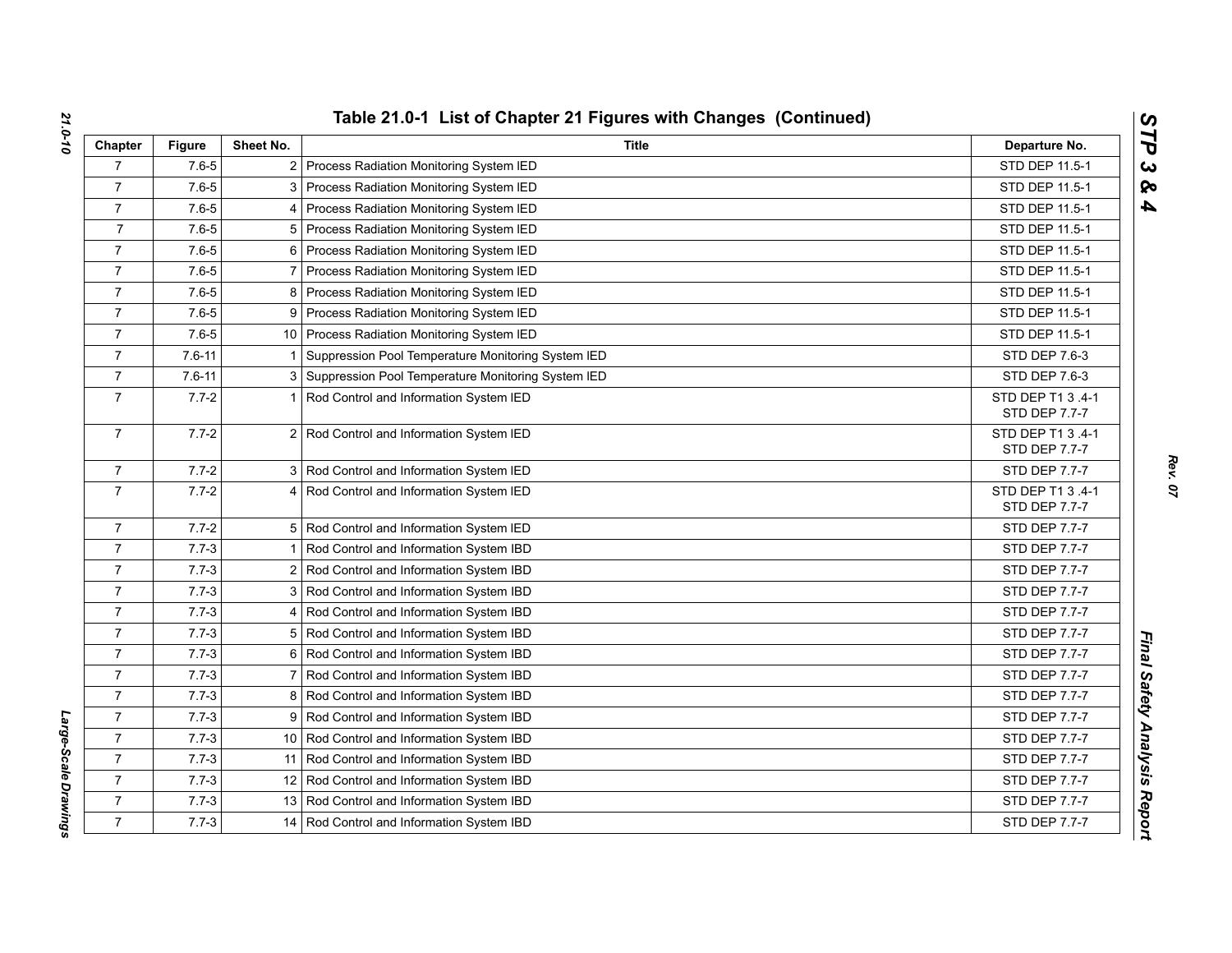|                 |           |                 | Table 21.0-1 List of Chapter 21 Figures with Changes (Continued) |                      |
|-----------------|-----------|-----------------|------------------------------------------------------------------|----------------------|
| Chapter         | Figure    | Sheet No.       | Title                                                            | Departure No.        |
| $\overline{7}$  | $7.7 - 3$ |                 | 15 Rod Control and Information System IBD                        | STD DEP 7.7-7        |
| $\overline{7}$  | $7.7 - 3$ |                 | 18 Rod Control and Information System IBD                        | STD DEP 7.7-7        |
| $\overline{7}$  | $7.7 - 3$ |                 | 19 Rod Control and Information System IBD                        | STD DEP 7.7-7        |
| $\overline{7}$  | $7.7 - 3$ | 20              | Rod Control and Information System IBD                           | STD DEP 7.7-7        |
| $\overline{7}$  | $7.7 - 3$ | 21              | Rod Control and Information System IBD                           | STD DEP 7.7-7        |
| $\overline{7}$  | $7.7 - 3$ | 22 <sub>1</sub> | Rod Control and Information System IBD                           | STD DEP 7.7-7        |
| $\overline{7}$  | $7.7 - 3$ | 23 <sub>1</sub> | Rod Control and Information System IBD                           | STD DEP 7.7-7        |
| $\overline{7}$  | $7.7 - 3$ | 24              | Rod Control and Information System IBD                           | STD DEP 7.7-7        |
| $\overline{7}$  | $7.7 - 3$ |                 | 25 Rod Control and Information System IBD                        | STD DEP 7.7-7        |
| $\overline{7}$  | $7.7 - 3$ | 26              | Rod Control and Information System IBD                           | STD DEP 7.7-7        |
| $\overline{7}$  | $7.7 - 3$ | 27              | Rod Control and Information System IBD                           | STD DEP 7.7-7        |
| $\overline{7}$  | $7.7 - 3$ | 28              | Rod Control and Information System IBD                           | STD DEP 7.7-7        |
| $\underline{7}$ | $7.7 - 3$ | 29              | <b>Not Used</b>                                                  | <b>STD DEP 7.7-7</b> |
| $\overline{7}$  | $7.7 - 3$ | 30 <sup>1</sup> | Rod Control and Information System IBD                           | STD DEP 7.7-7        |
| $\overline{7}$  | $7.7 - 3$ | 31              | Rod Control and Information System IBD                           | STD DEP 7.7-7        |
| $\overline{7}$  | $7.7 - 3$ | 32 <sub>1</sub> | Rod Control and Information System IBD                           | STD DEP 7.7-7        |
| $\overline{7}$  | $7.7 - 3$ | 33              | Rod Control and Information System IBD                           | STD DEP 7.7-7        |
| $\overline{7}$  | $7.7 - 3$ | 33a             | Rod Control and Information System IBD                           | STD DEP 7.7-7        |
| $\overline{7}$  | $7.7 - 3$ | 34              | Rod Control and Information System IBD                           | STD DEP 7.7-7        |
| $\overline{7}$  | $7.7 - 3$ | 35              | Rod Control and Information System IBD                           | STD DEP 7.7-7        |
| $\overline{7}$  | $7.7 - 3$ | 36 <sup>1</sup> | Rod Control and Information System IBD                           | <b>STD DEP 7.7-7</b> |
| $\overline{7}$  | $7.7 - 3$ | 37              | Rod Control and Information System IBD                           | STD DEP 7.7-7        |
| $\overline{7}$  | $7.7 - 3$ | 37a             | Rod Control and Information System IBD                           | STD DEP 7.7-7        |
| $\overline{7}$  | $7.7 - 3$ | 42              | Rod Control and Information System IBD                           | STD DEP 7.7-7        |
| $\overline{7}$  | $7.7 - 3$ | 44              | Rod Control and Information System IBD                           | STD DEP 7.7-7        |
| $\overline{7}$  | $7.7 - 3$ | 48              | Rod Control and Information System IBD                           | STD DEP 7.7-7        |
| $\overline{7}$  | $7.7 - 3$ | 50 <sup>1</sup> | Rod Control and Information System IBD                           | STD DEP 7.7-7        |
| $\overline{7}$  | $7.7 - 3$ |                 | 52 Rod Control and Information System IBD                        | STD DEP 7.7-7        |
| $\overline{7}$  | $7.7 - 3$ | 53              | Rod Control and Information System IBD                           | STD DEP 7.7-7        |
| $\overline{7}$  | $7.7 - 3$ | 54              | Rod Control and Information System IBD                           | STD DEP 7.7-7        |
| $\overline{7}$  | $7.7 - 3$ | 55              | Rod Control and Information System IBD                           | STD DEP 7.7-7        |
| $\overline{7}$  | $7.7 - 3$ | 57              | Rod Control and Information System IBD                           | STD DEP 7.7-7        |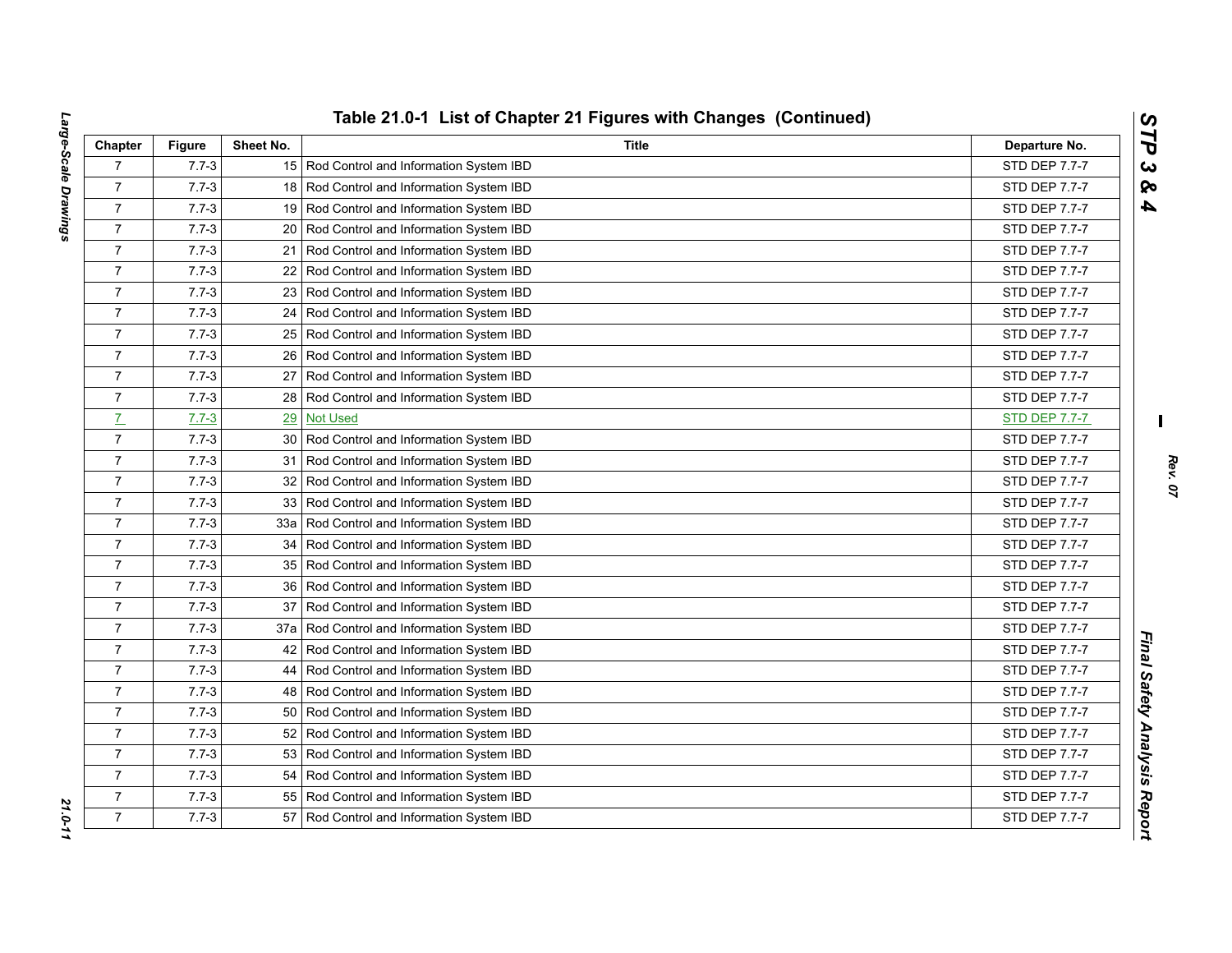| Chapter        | <b>Figure</b> | Sheet No.      | <b>Title</b>                          | Departure No.                      |
|----------------|---------------|----------------|---------------------------------------|------------------------------------|
| $\overline{7}$ | $7.7 - 4$     |                | Control Rod Drive System IBD          | STD DEP T1 3.4-1                   |
| $\overline{7}$ | $7.7 - 5$     |                | Recirculation Flow Control System IED | STD DEP 7.7-20                     |
|                |               |                |                                       | STD DEP T1 3.4-1                   |
| $\overline{7}$ | $7.7 - 5$     | $\overline{2}$ | Recirculation Flow Control System IED | STD DEP 7.7-20<br>STD DEP T1 3.4-1 |
| $\overline{7}$ | $7.7 - 7$     |                | Recirculation Flow Control System IBD | STD DEP 7.7-20                     |
| $\overline{7}$ | $7.7 - 7$     | 2              | Recirculation Flow Control System IBD | STD DEP 7.7-20                     |
| $\overline{7}$ | $7.7 - 7$     | 3              | Recirculation Flow Control System IBD | <b>STD DEP 7.7-20</b>              |
| $\overline{7}$ | $7.7 - 7$     | 5              | Recirculation Flow Control System IBD | STD DEP 7.7-20                     |
| $\overline{7}$ | $7.7 - 7$     | 6              | Recirculation Flow Control System IBD | <b>STD DEP 7.7-20</b>              |
| $\overline{7}$ | $7.7 - 7$     |                | Recirculation Flow Control System IBD | STD DEP 7.7-20                     |
| $\overline{7}$ | $7.7 - 7$     | 8              | Recirculation Flow Control System IBD | STD DEP 7.7-20<br>STD DEP 10.4-5   |
| $\overline{7}$ | $7.7 - 8$     | 1              | Feedwater Control System IED          | STD DEP T1 3.4-1<br>STD DEP 10.4-5 |
| $\overline{7}$ | $7.7 - 8$     | $\overline{2}$ | Feedwater Control System IED          | STD DEP 10.4-5                     |
| $\overline{7}$ | $7.7 - 8$     | 3              | Feedwater Control System IED          | STD DEP 10.4-5                     |
| $\overline{7}$ | $7.7 - 9$     |                | Feedwater Control System IBD          | STD DEP T1 3.4-1                   |
| $\overline{7}$ | $7.7 - 9$     | 2              | Feedwater Control System IBD          | STD DEP T1 3.4-1                   |
| $\overline{7}$ | $7.7 - 9$     | 3              | Feedwater Control System IBD          | STD DEP T1 3.4-1                   |
| $\overline{7}$ | $7.7 - 9$     |                | Feedwater Control System IBD          | STD DEP T1 3.4-1                   |
| $\overline{7}$ | $7.7 - 9$     | 5              | Feedwater Control System IBD          | STD DEP T1 3.4-1                   |
| $\overline{7}$ | $7.7 - 9$     | 6              | Feedwater Control System IBD          | STD DEP T1 3.4-1                   |
| $\overline{7}$ | $7.7 - 9$     | 6a             | Feedwater Control System IBD          | STD DEP T1 3.4-1                   |
| $\overline{7}$ | $7.7 - 9$     |                | Feedwater Control System IBD          | STD DEP T1 3.4-1                   |
| $\overline{7}$ | $7.7 - 9$     | 8              | Feedwater Control System IBD          | STD DEP T1 3.4-1                   |
| $\overline{7}$ | $7.7 - 9$     | 9              | Feedwater Control System IBD          | STD DEP T1 3.4-1                   |
| $\overline{7}$ | $7.7 - 9$     |                | 9a   Feedwater Control System IBD     | STD DEP T1 3.4-1                   |
| $\overline{7}$ | $7.7 - 9$     | 10             | Feedwater Control System IBD          | STD DEP T1 3.4-1                   |
| $\overline{7}$ | $7.7 - 9$     | 11             | Feedwater Control System IBD          | STD DEP T1 3.4-1                   |
| $\overline{7}$ | $7.7 - 9$     | 12             | Feedwater Control System IBD          | STD DEP T1 3.4-1                   |
| $\overline{7}$ | $7.7 - 9$     | 13             | Feedwater Control System IBD          | STD DEP T1 3.4-1                   |
| $\overline{7}$ | $7.7 - 9$     | 14             | Feedwater Control System IBD          | STD DEP T1 3.4-1                   |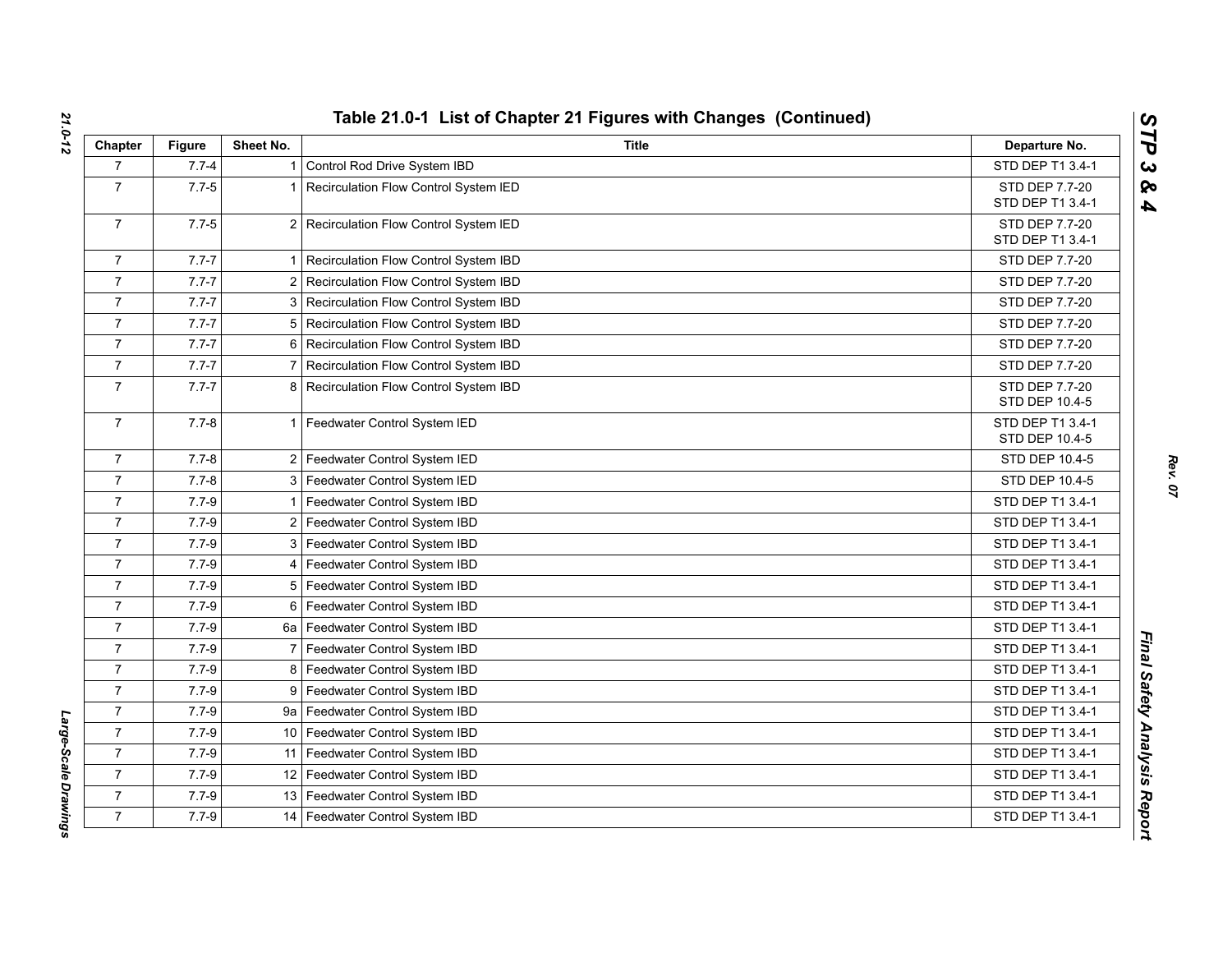| Chapter        | <b>Figure</b> | Sheet No.      | <b>Title</b>                                                   | Departure No.                     |
|----------------|---------------|----------------|----------------------------------------------------------------|-----------------------------------|
| $\overline{7}$ | $7.7 - 12$    | 1.             | Steam Bypass & Pressure Control System IED                     | STD DEP 7.7-24                    |
| $\overline{7}$ | $7.7 - 12$    | $\overline{2}$ | Steam Bypass & Pressure Control System IED                     | STD DEP 7.7-24                    |
| $\overline{7}$ | $7.7 - 13$    | 2 <sub>1</sub> | Steam Bypass & Pressure Control System IBD                     | STD DEP 7.7-24                    |
| $\overline{7}$ | $7.7 - 13$    | 3              | Steam Bypass & Pressure Control System IBD                     | STD DEP 7.7-24                    |
| $\overline{7}$ | $7.7 - 13$    |                | 4 Steam Bypass & Pressure Control System IBD                   | STD DEP 7.7-24                    |
| $\overline{7}$ | $7.7 - 13$    |                | 5 Steam Bypass & Pressure Control System IBD                   | STD DEP 7.7-24                    |
| 8              | $8.2 - 1$     |                | Power Distribution System Routing Diagram                      | STP DEP 8.2-1                     |
| 8              | $8.2 - 1$     | $\overline{2}$ | Power Distribution System Routing Diagram                      | STP DEP 8.2-1                     |
| 8              | $8.2 - 1$     | 3              | Power Distribution System Routing Diagram                      | STP DEP 8.2-1                     |
| 8              | $8.2 - 1$     | 4              | Power Distribution System Routing Diagram                      | STP DEP 8.2-1                     |
| 8              | $8.2 - 1$     |                | 5 Power Distribution System Routing Diagram                    | STP DEP 8.2-1                     |
| 8              | $8.2 - 1$     |                | 6 Power Distribution System Routing Diagram                    | STP DEP 8.2-1                     |
| 8              | $8.2 - 1$     | $\overline{7}$ | Power Distribution System Routing Diagram                      | STP DEP 8.2-1                     |
| 8              | $8.2 - 2$     |                | 345 kV General Arrangement                                     | Supplement                        |
| 8              | $8.2 - 3$     |                | 345 kV Switchyard Single Line Diagram                          | Supplement                        |
| 8              | $8.2 - 4$     |                | 345 kV Switchyard Arrangement                                  | Supplement                        |
| 8              | $8.2 - 5$     |                | 345 kV Transmission Configuration Map                          | Supplement                        |
| 8              | $8.2 - 6$     |                | Topographic Map of 345 kV Transmission Line (Blessing SE Line) | Supplement                        |
| 8              | $8.3 - 1$     | $\mathbf{1}$   | Electrical Power Distribution System SLD                       | STP DEP 8.3-3<br>STD DEP T1 2.4-2 |
| 8              | $8.3 - 1$     |                | 2 Electrical Power Distribution System SLD                     | STP DEP 8.3-3                     |
| 8              | $8.3 - 1$     |                | 3 Electrical Power Distribution System SLD                     | STP DEP 8.3-3                     |
| 8              | $8.3 - 1$     |                | 4 Electrical Power Distribution System SLD                     | STP DEP 8.3-3                     |
| 8              | $8.3 - 2$     |                | Instrument & Control Power Supply System SLD                   | STP DEP 8.3-3                     |
| 9              | $9.1 - 1$     |                | 2 Fuel Pool Cooling and Cleanup System P&ID                    | STD DEP T1 2.4-1                  |
| 9              | $9.1 - 2$     |                | Fuel Pool Cooling and Cleanup System PFD                       | STD DEP T1 2.4-1                  |
| 9              | $9.1 - 2$     |                | 2 Fuel Pool Cooling and Cleanup System PFD                     | STD DEP T1 2.4-1                  |
| 9              | $9.1 - 12$    |                | Plant Refueling & Servicing Sequence                           | STD DEP 9.1-1                     |
| 9              | $9.2 - 1$     |                | 5 Reactor Building Cooling Water System P&ID                   | STD DEP T1 2.14-1                 |
| 9              | $9.2 - 1$     | 8              | Reactor Building Cooling Water System P&ID                     | STD DEP T1 2.14-1                 |
| 9              | $9.2 - 2$     |                | HVAC Normal Cooling Water System P&ID                          | STD DEP 9.2-7                     |
| 9              | $9.2 - 4$     |                | Makeup Water System (Condensate) P&ID                          | STD DEP Admin                     |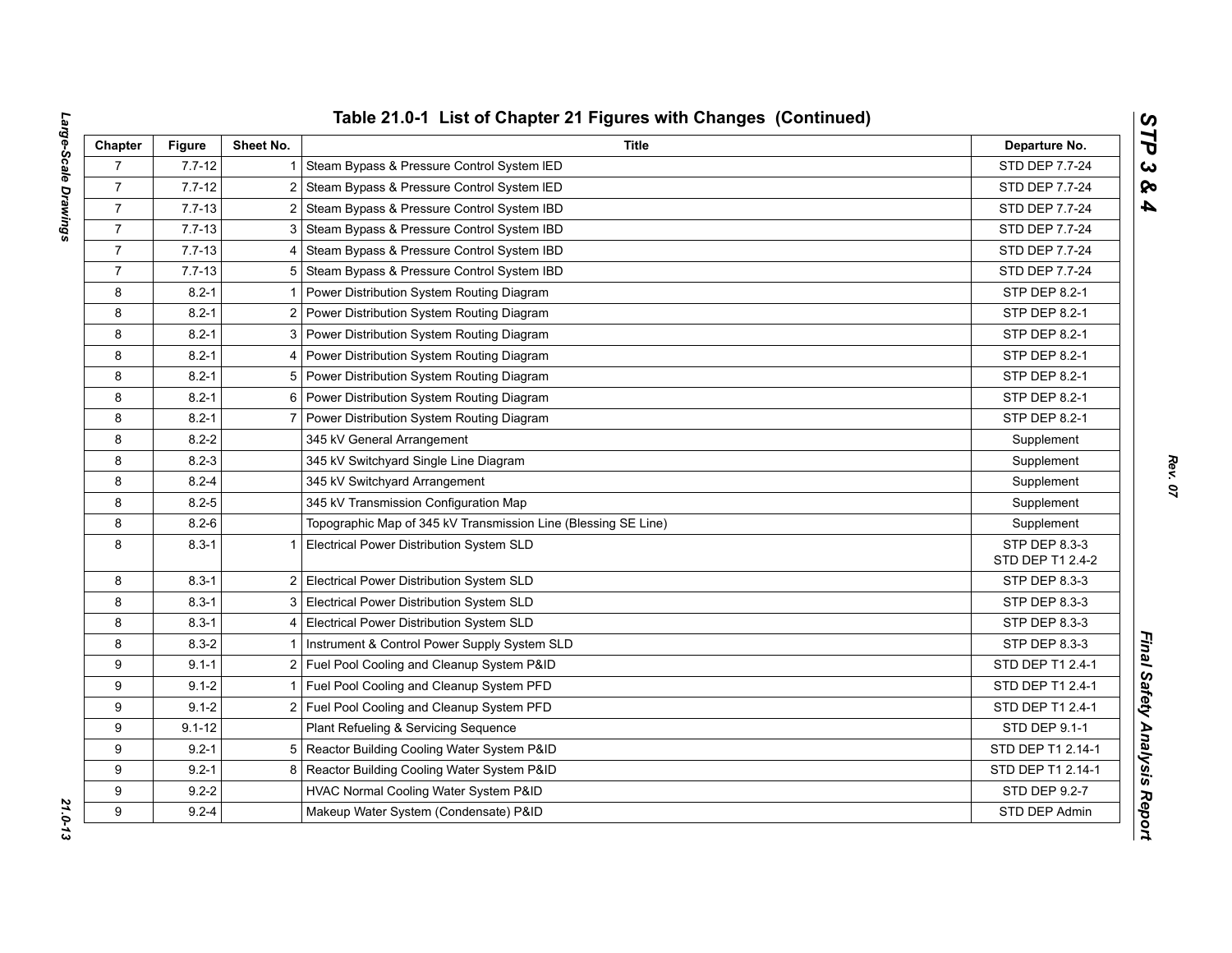| Chapter | <b>Figure</b> | Sheet No.      | <b>Title</b>                                          | Departure No.                         |
|---------|---------------|----------------|-------------------------------------------------------|---------------------------------------|
| 9       | $9.2 - 5$     |                | 2   Makeup Water System (Purified) P&ID               | STD DEP T1 2.14-1                     |
| 9       | $9.2 - 7$     |                | Reactor Service Water System P&ID                     | STP DEP 9.2-5<br>STP DEP 19R-1        |
| 9       | $9.2 - 7$     |                | 2 Reactor Service Water System P&ID                   | STP DEP 9.2-5<br>STP DEP 19R-1        |
| 9       | $9.2 - 7$     |                | 3 Reactor Service Water System P&ID                   | STP DEP 9.2-5<br>STP DEP 19R-1        |
| 9       | $9.2 - 9$     |                | Potable and Sanitary Water System P&ID (sheet 2 of 2) | Supplement                            |
| 9       | $9.3 - 11$    |                | Radioactive Drain Transfer System P&ID                | Supplement                            |
| 9       | $9.3 - 11$    |                | 2 Radioactive Drain Transfer System P&ID              | Supplement                            |
| 9       | $9.3 - 11$    |                | 3   Radioactive Drain Transfer System P&ID            | Supplement                            |
| 9       | $9.3 - 11$    |                | 4   Radioactive Drain Transfer System P&ID            | Supplement                            |
| 9       | $9.3 - 11$    |                | 5 Radioactive Drain Transfer System P&ID              | Supplement                            |
| 9       | $9.3 - 11$    | 6              | Radioactive Drain Transfer System P&ID                | Supplement                            |
| 9       | $9.3 - 11$    | $\overline{7}$ | Radioactive Drain Transfer System P&ID                | Supplement                            |
| 9       | $9.3 - 11$    |                | 8 Radioactive Drain Transfer System P&ID              | Supplement                            |
| 9       | $9.3 - 11$    |                | 9   Radioactive Drain Transfer System P&ID            | Supplement                            |
| 9       | $9.3 - 11$    |                | 10   Radioactive Drain Transfer System P&ID           | Supplement                            |
| 9       | $9.3 - 11$    |                | 11   Radioactive Drain Transfer System P&ID           | Supplement                            |
| 9       | $9.3 - 11$    |                | 12 Not Used                                           |                                       |
| 9       | $9.3 - 11$    |                | 13 Not Used                                           |                                       |
| 9       | $9.3 - 11$    |                | 14   Radioactive Drain Transfer System P&ID           | Supplement                            |
| 9       | $9.3 - 11$    |                | 15   Radioactive Drain Transfer System P&ID           | Supplement                            |
| 9       | $9.3 - 11$    |                | 16   Radioactive Drain Transfer System P&ID           | Supplement                            |
| 9       | $9.3 - 11$    |                | 17   Radioactive Drain Transfer System P&ID           | Supplement                            |
| 9       | $9.3 - 11$    |                | 18   Radioactive Drain Transfer System P&ID           | Supplement                            |
| 9       | $9.3 - 11$    |                | 19   Radioactive Drain Transfer System P&ID           | Supplement                            |
| 9       | $9.3 - 11$    | 20             | Radioactive Drain Transfer System P&ID                | Supplement                            |
| 9       | $9.3 - 11$    | 21             | Radioactive Drain Transfer System P&ID                | Supplement                            |
| 9       | $9.3 - 11$    | 22             | Radioactive Drain Transfer System P&ID                | Supplement                            |
| 9       | $9.4 - 1$     |                | Control Building HVAC Flow Diagram                    | STP DEP 9.4-1<br><b>STD DEP 9.4-2</b> |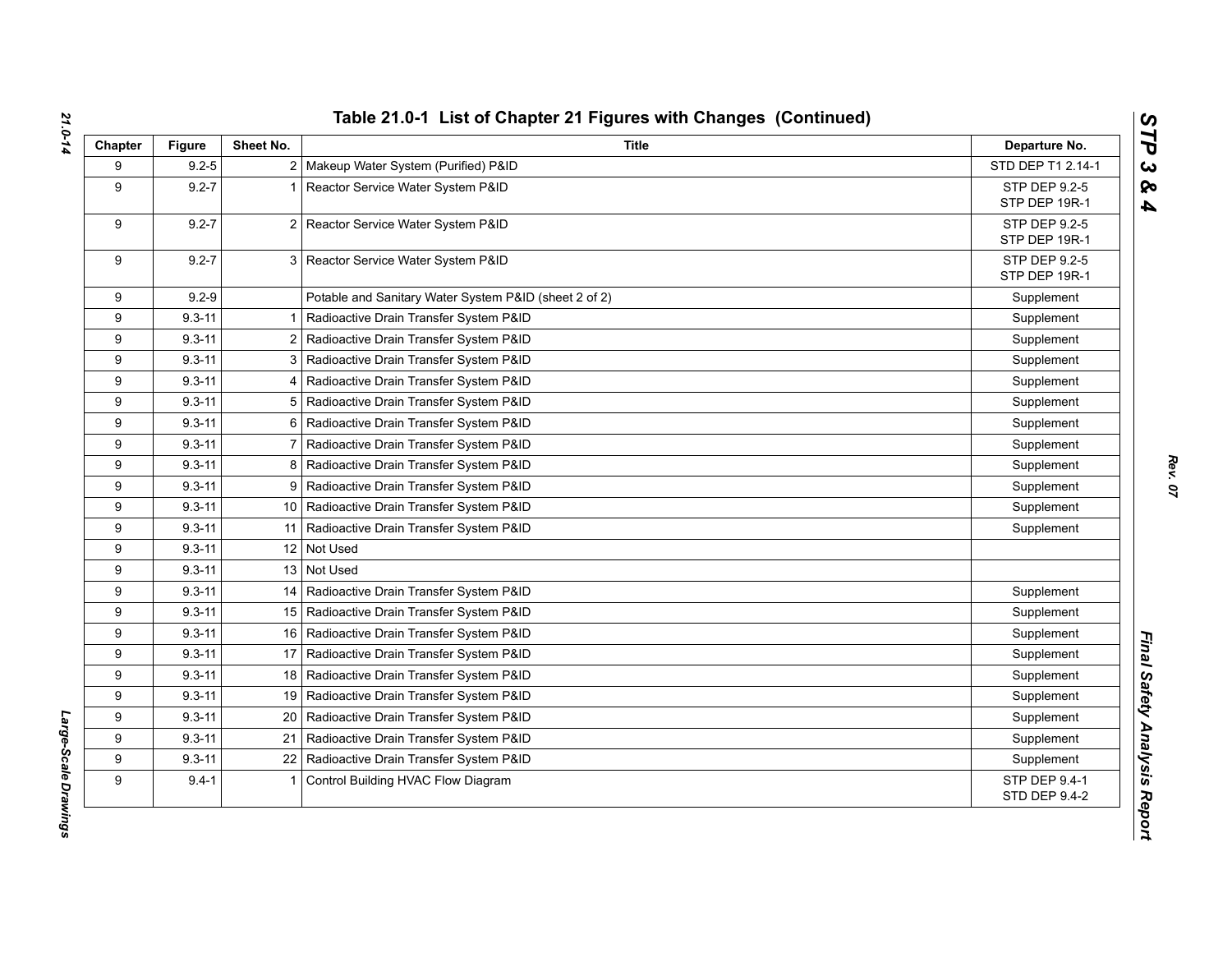| Chapter | <b>Figure</b> | Sheet No. | <b>Title</b>                                                                  | Departure No.                                       |
|---------|---------------|-----------|-------------------------------------------------------------------------------|-----------------------------------------------------|
| 9       | $9.4 - 1$     |           | 2 Control Building HVAC Flow Diagram                                          | STP DEP 9.4-1<br>STD DEP 9.4-2                      |
| 9       | $9.4 - 1$     |           | 3 Control Building HVAC Flow Diagram                                          | STD DEP 9.4-2                                       |
| 9       | $9.4 - 1$     |           | 4 Control Building HVAC Flow Diagram                                          | STD DEP 9.4-2                                       |
| 9       | $9.4 - 1$     |           | 5 Control Building HVAC Flow Diagram                                          | <b>STD DEP 9.4-2</b>                                |
| 9       | $9.4 - 2a$    |           | Turbine Building Ventilation System Air Flow Diagram                          | STD DEP 9.4-4                                       |
| 9       | $9.4 - 2b$    |           | 1 Turbine Building Ventilation System Air Flow Diagram                        | STD DEP 9.4-4                                       |
| 9       | $9.4-2b$      |           | 2 Turbine Building Ventilation System Control Diagram                         | <b>STD DEP 9.4-4</b>                                |
| 9       | $9.4-2c$      |           | Turbine Building Ventilation System Air Flow Diagram                          | Supplement                                          |
| 9       | $9.4 - 3$     |           | 1 Secondary Containment HVAC                                                  | STD DEP T1 2.14-1<br>STD DEP 9.4-7<br>STD DEP 9.4-8 |
| 9       | $9.4 - 3$     |           | 2 Secondary Containment HVAC System                                           | STD DEP T1 2.14-1                                   |
| 9       | $9.4 - 4$     |           | 1 R/B Safety Related Electrical Equipment HVAC System                         | <b>STD DEP 9.4-5</b>                                |
| 9       | $9.4 - 4$     |           | 2 R/B Safety Related Electrical Equipment HVAC System                         | STD DEP 9.4-5                                       |
| 9       | $9.4 - 4$     |           | 3 R/B Safety Related Electrical Equipment HVAC System                         | STD DEP 9.4-5                                       |
| 9       | $9.4 - 10$    |           | 1 Radwaste Building HVAC P&ID                                                 | STD DEP 9.4-5                                       |
| 9       | $9.4 - 10$    |           | 2 Radwaste Building HVAC P&ID                                                 | STD DEP 9.4-5                                       |
| 9       | $9.4 - 10$    |           | 3   Radwaste Building HVAC P&ID                                               | STD DEP 9.4-5                                       |
| 9       | $9.4 - 11$    |           | Service Building HVAC P&ID                                                    | Supplement<br>STP DEP 9.4-3                         |
| 9       | $9.4 - 11$    |           | 2 Service Building HVAC P&ID                                                  | Supplement<br>STP DEP 9.4-3                         |
| 9       | $9.5 - 6$     |           | Standby Diesel Generator Fuel Oil and Combustion Air Intake & Exhaust Systems | <b>STP DEP 9.5-6</b>                                |
| 9       | 9A.4-4        |           | Reactor Building Fire Protection at Elevation 12300 mm                        | STD DEP T1 2.14-1                                   |
| 9       | 9A.4-9        |           | Reactpr Building Fire Protection at Section A-A                               | STD DEP T1 2.14-1                                   |
| 9       | 9A.4-17       |           | Turbine Building Fire Protection at Elevation 2300 mm                         | <b>STP DEP 1.2-2</b>                                |
| 9       | 9A.4-18       |           | Turbine Building Fire Protection at Elevation 6300 mm                         | STP DEP 1.2-2                                       |
| 9       | 9A.4-19       |           | Turbine Building Fire Protection at Elevation 12300 mm                        | <b>STP DEP 1.2-2</b>                                |
| 9       | 9A.4-20       |           | Turbine Building Fire Protection at Elevation 19700 mm                        | STP DEP 1.2-2                                       |
| 9       | 9A.4-21       |           | Turbine Building Fire Protection at Elevation 27800 mm                        | STP DEP 1.2-2                                       |
| 9       | 9A.4-28       |           | Radwaste Building Fire Protection, RWB Sections                               | STP DEP 3.8-1                                       |
| 9       | 9A.4-29       |           | Radwaste Building Fire Protection at Elevation -1700 mm                       | STP DEP 3.8-1                                       |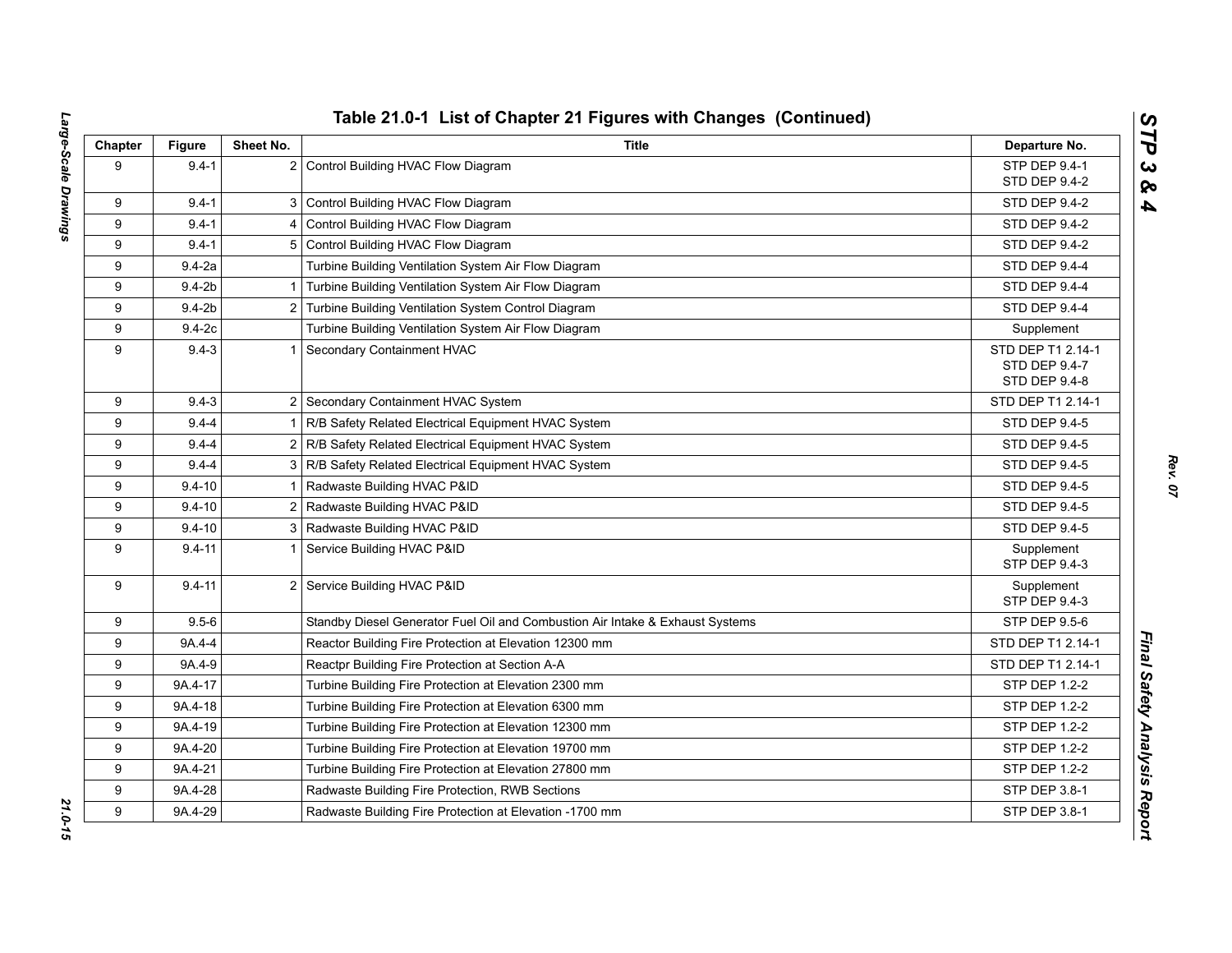| Chapter | <b>Figure</b> | Sheet No.       | Title                                                   | Departure No.  |
|---------|---------------|-----------------|---------------------------------------------------------|----------------|
| 9       | 9A.4-30       |                 | Radwaste Building Fire Protection at Elevation 5300 mm  | STP DEP 3.8-1  |
| 9       | 9A.4-31       |                 | Radwaste Building Fire Protection at Elevation 12300 mm | STP DEP 3.8-1  |
| 9       | 9A.4-32       |                 | Radwaste Building Fire Protection at Elevation 18300 mm | STP DEP 3.8-1  |
| 9       | 9A.4-33       |                 | Turbine Building Fire Protection at Elevation 38300 mm  | STP DEP 1.2-2  |
| 9       | 9A.4-34       |                 | Turbine Building Fire Protection at Elevation 47200 mm  | STP DEP 1.2-2  |
| 10      | $10.1 - 2$    |                 | Reference Heat Balance for Guaranteed Reactor Rating    | STP DEP 10.1-3 |
| 10      | $10.1 - 3$    |                 | Reference Heat Balance for Valves-Wide-Open (VWO)       | STP DEP 10.1-4 |
| 11      | $11.2 - 1$    |                 | Radwaste System PFD                                     | STD DEP 11.2-1 |
| 11      | $11.2 - 1$    | 2               | Radwaste System PFD                                     | STD DEP 11.2-1 |
| 11      | $11.2 - 2$    |                 | Radwaste System P&ID                                    | STD DEP 11.2-1 |
| 11      | $11.2 - 2$    | 2               | Radwaste System P&ID                                    | STD DEP 11.2-1 |
| 11      | $11.2 - 2$    | 3               | Radwaste System P&ID                                    | STD DEP 11.2-1 |
| 11      | $11.2 - 2$    | 4               | Radwaste System P&ID                                    | STD DEP 11.2-1 |
| 11      | $11.2 - 2$    |                 | 4a   Radwaste System P&ID                               | STD DEP 11.2-1 |
| 11      | $11.2 - 2$    | 5               | Radwaste System P&ID                                    | STD DEP 11.2-1 |
| 11      | $11.2 - 2$    | 6               | Radwaste System P&ID                                    | STD DEP 11.2-1 |
| 11      | $11.2 - 2$    | $\overline{7}$  | Radwaste System P&ID                                    | STD DEP 11.2-1 |
| 11      | $11.2 - 2$    | 9а              | Radwaste System P&ID                                    | STD DEP 11.2-1 |
| 11      | $11.2 - 2$    | 10a             | Radwaste System P&ID                                    | STD DEP 11.2-1 |
| 11      | $11.2 - 2$    | 11a             | Radwaste System P&ID                                    | STD DEP 11.2-1 |
| 11      | $11.2 - 2$    | 11 <sub>b</sub> | Radwaste System P&ID                                    | STD DEP 11.2-1 |
| 11      | $11.2 - 2$    | 12              | Radwaste System P&ID                                    | STD DEP 11.2-1 |
| 11      | $11.2 - 2$    |                 | 13 Radwaste System P&ID                                 | STD DEP 11.2-1 |
| 11      | $11.2 - 2$    | 14              | Radwaste System P&ID                                    | STD DEP 11.2-1 |
| 11      | $11.2 - 2$    | 14a             | Radwaste System P&ID                                    | STD DEP 11.2-1 |
| 11      | $11.2 - 2$    |                 | 15 Radwaste System P&ID                                 | STD DEP 11.2-1 |
| 11      | $11.2 - 2$    | 15a             | Radwaste System P&ID                                    | STD DEP 11.2-1 |
| 11      | $11.2 - 2$    |                 | 16 Radwaste System P&ID                                 | STD DEP 11.2-1 |
| 11      | $11.2 - 2$    | 17              | Radwaste System P&ID                                    | STD DEP Admin  |
| 11      | $11.3 - 1$    |                 | Off Gas System PFD                                      | STD DEP 11.3-1 |
| 11      | $11.3 - 2$    |                 | Off Gas System P&ID                                     | STD DEP 11.3-1 |
| 11      | $11.3 - 2$    | $\overline{2}$  | Off Gas System P&ID                                     | STD DEP 11.3-1 |

Large-Scale Drawings *Large-Scale Drawings*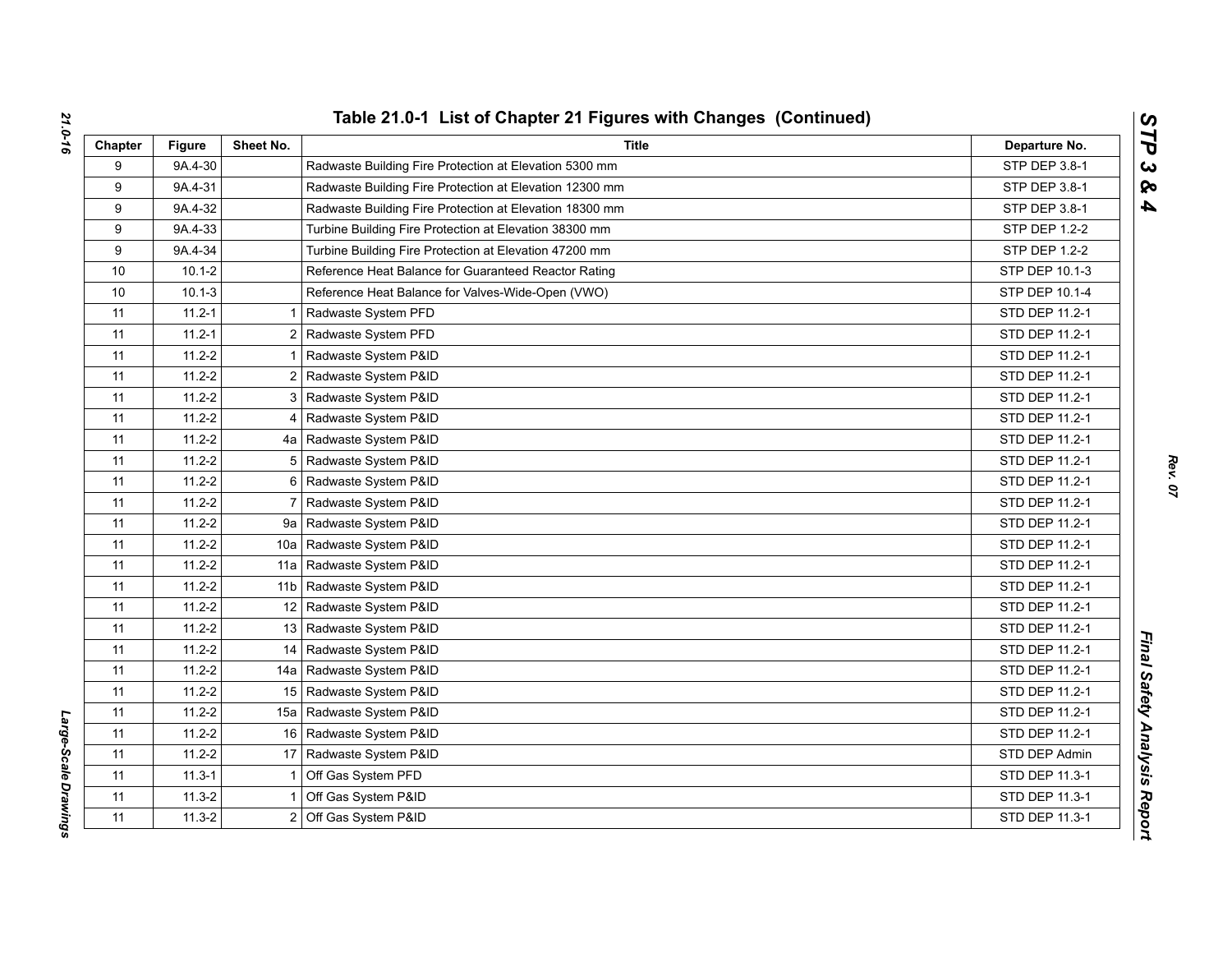| ì<br>l | ļ<br>ĺ<br>$\overline{1}$<br>J<br>֚֘֝֬<br>:<br>i<br>֧֧֧֧֧֧֧֧֧֧֧֧֧֧֧֛֧֧֧֧֧֛֚֚֚֚֚֚֚֚֚֚֚֚֚֚֚֝֝֓֜֓֜֓֓֜֜֜֓֜֜֓֜֓֜֓֓֓֜֓ |
|--------|-----------------------------------------------------------------------------------------------------------------|
|        |                                                                                                                 |
|        |                                                                                                                 |
|        |                                                                                                                 |
|        |                                                                                                                 |
|        |                                                                                                                 |
|        |                                                                                                                 |
|        |                                                                                                                 |
|        |                                                                                                                 |
|        | <b>E</b><br>l<br>١<br>$\overline{a}$<br>י                                                                       |

| Chapter           | <b>Figure</b>                                                                        | Sheet No. | Title                                                                                                   | Departure No.        |
|-------------------|--------------------------------------------------------------------------------------|-----------|---------------------------------------------------------------------------------------------------------|----------------------|
| 11                | $11.3 - 2$                                                                           |           | 3 Off Gas System P&ID                                                                                   | STD DEP 11.3-1       |
| 12                | $12.3 - 1$                                                                           |           | Reactor Building Radiation Zone Map for Full Power & Shutdown Operation at Elevation -8200 mm (B3F)     | STD DEP Admin        |
| 12                | $12.3 - 3$                                                                           |           | Reactor Building Radiation Zone Map for Full Power & Shutdown Operation at Elevation 4800/8500 mm (B1F) | STD DEP Admin        |
| 12                | $12.3 - 5$                                                                           |           | Reactor Building Radiation Zone Map for Full Power & Shutdown Operations at Elevation 12300 mm          | STD DEP T1 2.14-1    |
| 12                | $12.3 - 6$                                                                           |           | Reactor Building Radiation Zone Map for Full Power & Shutdown Operation at Elevation 18100 mm (2F)      | STD DEP 3.8-1        |
| 12                | $12.3 - 10$                                                                          |           | Reactor Building Radiation Zone Map for Full Power & Shutdown Operation Section A-A                     | STD DEP T1 2.14-1    |
| 12                | 12.3-16                                                                              |           | Reactor Building Radiation Zone Map Post LOCA at Elevation 12300 mm                                     | STD DEP T1 2.14-1    |
| 12                | 12.3-21                                                                              |           | Reactor Building Radiation Zone Map Post LOCA Section A-A                                               | STD DEP T1 2.14-1    |
| 12                | 12.3-37                                                                              |           | Radwaste Building, Radiation Zone Map, Normal Operation at Elevation 1700 mm                            | STD DEP 3.8-1        |
| 12                | 12.3-38                                                                              |           | Radwaste Building, Radiation Zone Map, Normal Operation at Elevation 5300 mm                            | STD DEP 3.8-1        |
| 12                | 12.3-39                                                                              |           | Radwaste Building, Radiation Zone Map, Normal Operation at Elevation 12300 mm                           | STD DEP 3.8-1        |
| 12                | 12.3-40                                                                              |           | Radwaste Building, Radiation Zone Map, Normal Operation at Elevation 18300 mm                           | STD DEP 3.8-1        |
| 12                | 12.3-41                                                                              |           | Radwaste Building, Radiation Zone Map, Normal Operation, Section A-A                                    | STP DEP 1.2-2        |
| $12 \overline{ }$ | 12.3-49                                                                              |           | Turbine Building, Radiation Zone Map, at Elevation 2300 mm                                              | <b>STP DEP 1.2-2</b> |
| 12                | 12.3-50<br>Turbine Building, Radiation Zone Map, at Elevation 6300 mm                |           | STP DEP 1.2-2                                                                                           |                      |
| 12                | 12.3-51                                                                              |           | Turbine Building, Radiation Zone Map, at Elevation 12300 mm                                             | STP DEP 1.2-2        |
| 12                | 12.3-52                                                                              |           | Turbine Building, Radiation Zone Map, at Elevation 19700 mm                                             | STP DEP 1.2-2        |
| 12                | 12.3-53<br>Turbine Building, Radiation Zone Map, at Elevation 27800 mm               |           | STD DEP 12.3-4                                                                                          |                      |
| 12                | 12.3-55<br>Turbine Building, Radiation Zone Map, Post LOCA, Longitudinal Section B-B |           | STP DEP 1.2-2                                                                                           |                      |
| 12                | 12.3-56                                                                              |           | Reactor Building, Area Radiation Monitors at Elevation -8200 mm                                         | STD DEP 12.3-4       |
| 12                | 12.3-57                                                                              |           | Reactor Building, Area Radiation Monitors at Elevation -1700 mm                                         | STD DEP 12.3-4       |
| 12                | 12.3-58                                                                              |           | Reactor Building, Area Radiation Monitors at Elevation 4800 mm                                          | STD DEP 12.3-4       |
| $12 \overline{ }$ | 12.3-60                                                                              |           | Reactor Building, Area Radiation Monitors at Elevation 23500 mm                                         | STD DEP 12.3-4       |
| 12                | 12.3-62                                                                              |           | Reactor Building, Area Radiation Monitors at Elevation 31700 mm                                         | STD DEP 3.8-1        |
| 12                | 12.3-66                                                                              |           | Radwaste Building, Area Radiation Monitors at Elevation 5300 mm                                         | STD DEP 3.8-1        |
| 12                | 12.3-67                                                                              |           | Radwaste Building, Area Radiation Monitors at Elevation 12300 mm                                        | STD DEP 11.2-1       |
| 12                | 12.3-68                                                                              |           | Turbine Building, B1F Floor Level, Area Radiation Monitors, Elevation 2300 mm                           | STP DEP 1.2-2        |
| 12                | 12.3-69                                                                              |           | Turbine Building, MB1F Floor Level, Area Radiation Monitors, Elevation 6300 mm                          | STP DEP 1.2-2        |
| 12                | 12.3-70                                                                              |           | Turbine Building, 1F Floor Level, Area Radiation Monitors, Elevation 12300 mm                           | STP DEP 1.2-2        |
| 12                | $12.3 - 71$                                                                          |           | Turbine Building, 2F Floor Level, Area Radiation Monitors, Elevation 19700 mm                           | <b>STP DEP 1.2-2</b> |
| 12                | 12.3-72                                                                              |           | Turbine Building, 3F Floor Level, Area Radiation Monitors, Elevation 27800 mm                           | STP DEP 1.2-2        |
| 12                | $12.3 - 73$                                                                          |           | Turbine Building, Area Radiation Monitors, Longitudinal Section B-B                                     | <b>STP DEP 1.2-2</b> |

*Rev. 07*

*STP 3 & 4*